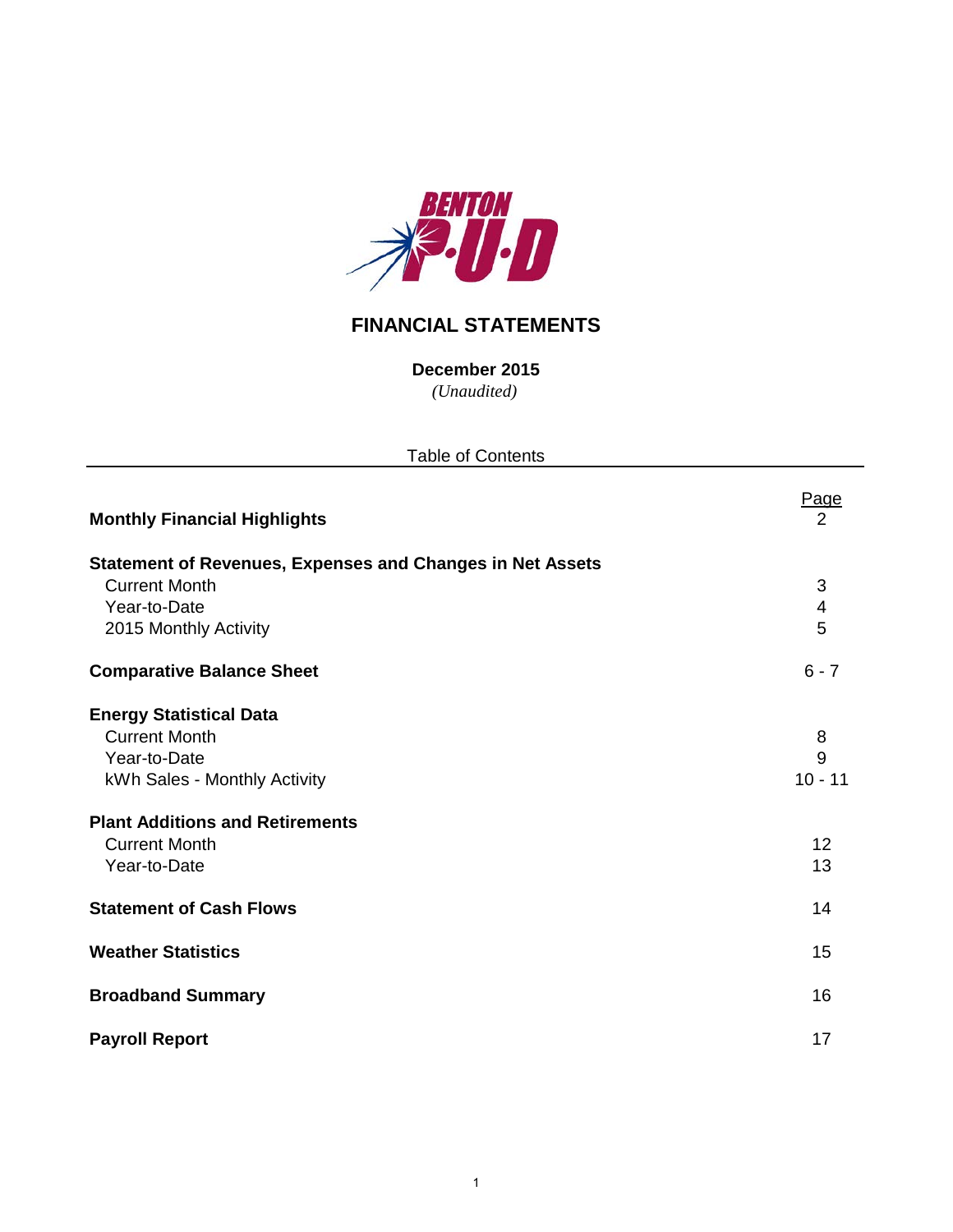

# *Financial Highlights December 2015*



Financial highlights for the month of December:

- The average temperature of 34.8° was 3.7° above normal. Heating degree days were 8% above last year.
- Total retail kWh billed during December was down 6% from last year and 8% below the amended budget.
- Net power supply costs were \$5.3 million for the month with sales for resale of \$1.7 million and an average price of \$34 per MWh.
- December's non-power operating costs of \$1.7 million before taxes and depreciation were 11% above the amended budget.
- $\geq$  Capital expenditures were approximately \$1.3 million for the month.

| (in thousands of dollars)                                                                                                           |          |           |         |           |            |         |         |           |            |           |            |            |                  |                                 |
|-------------------------------------------------------------------------------------------------------------------------------------|----------|-----------|---------|-----------|------------|---------|---------|-----------|------------|-----------|------------|------------|------------------|---------------------------------|
| <b>Change in Net Position</b>                                                                                                       | Jan      | Feb       | Mar     | Apr       | <b>May</b> | Jun     | Jul     | Aug $(1)$ | <b>Sep</b> | Oct       | <b>Nov</b> | <b>Dec</b> | <b>Total YTD</b> | <b>Amended</b><br><b>Budget</b> |
| Actual                                                                                                                              | \$1,013  | (\$1,035) | \$945   | (S1.461)  | (\$546)    | \$217   | \$159   | \$182     | (\$1,016)  | (\$1,740) | \$651      | \$199      | (S2, 432)        |                                 |
| <b>Budget</b>                                                                                                                       | \$2,416  | ( \$866)  | \$674   | (\$1,038) | (\$874)    | \$526   | (\$196) | (\$307)   | (\$74)     | (\$1,429) | \$184      | \$25       | (\$957)          | (\$1,557)                       |
| (1) The cumulative YTD impact of budget amendments approved at the August 25 Commission meeting are reflected in the August report. |          |           |         |           |            |         |         |           |            |           |            |            |                  |                                 |
| <b>Net Power Costs</b>                                                                                                              | Jan      | Feb       | Mar     | Apr       | May        | Jun     | Jul     | Aug       | Sep        | Oct       | Nov        | <b>Dec</b> | <b>Total</b>     | Amended<br><b>Budget</b>        |
| Power Supply Costs                                                                                                                  | \$7,467  | \$7.190   | \$7.192 | \$7,715   | \$7,141    | \$9,559 | \$9,536 | \$9,161   | \$7,960    | \$7,855   | \$7,169    | \$7,628    | \$95,574         | \$95,829                        |
| Less: Sales for Resale                                                                                                              | (2, 243) | (1, 949)  | (2,514) | (1,031)   | (1,098)    | (889)   | (628)   | (1,618)   | (1,731)    | (1, 383)  | (1,872)    | (1, 413)   | (18, 370)        | (18,986)                        |
| <b>Net Power Costs</b>                                                                                                              | \$5,224  | \$5,241   | \$4,679 | \$6,684   | \$6,043    | \$8,670 | \$8,908 | \$7,543   | \$6,230    | \$6,471   | \$5,297    | \$6,215    | \$77.205         | \$76,844                        |
|                                                                                                                                     |          |           |         |           |            |         |         |           |            |           |            |            |                  |                                 |
| <b>Net Capital Costs</b>                                                                                                            | Jan      | Feb       | Mar     | Apr       | May        | Jun     | Jul     | Aug       | <b>Sep</b> | Oct       | <b>Nov</b> | <b>Dec</b> | <b>Total</b>     | <b>Amended</b><br><b>Budget</b> |
| <b>Capital Expenditures</b>                                                                                                         | \$688    | \$870     | \$1.147 | \$872     | \$834      | \$1.067 | \$628   | \$993     | \$931      | \$1.139   | \$1,282    | \$1.587    | \$12,039         | \$13,817                        |
| Less: Capital Contributions                                                                                                         | (55)     | (64)      | (142)   | (247)     | (470)      | (270)   | (134)   | (116)     | (275)      | (132)     | (415)      | (150)      | (2, 471)         | (1,910)                         |
| <b>Net Capital Costs</b>                                                                                                            | \$633    | \$806     | \$1,005 | \$626     | \$364      | \$796   | \$494   | \$877     | \$656      | \$1,007   | \$867      | \$1,437    | \$9,568          | \$11,907                        |
|                                                                                                                                     |          |           |         |           |            |         |         |           |            |           |            |            |                  |                                 |
| <b>Load Statistics</b>                                                                                                              | Jan      | Feb       | Mar     | Apr       | May        | Jun     | Jul     | Aug       | <b>Sep</b> | Oct       | <b>Nov</b> | <b>Dec</b> | <b>Total</b>     | <b>Amended</b><br><b>Budget</b> |
| aMW - Retail Sales Billed                                                                                                           | 179      | 178       | 148     | 182       | 201        | 289     | 296     | 249       | 198        | 154       | 137        | 169        | 198              | 203                             |
| aMW - Sales for Resale                                                                                                              | 107      | 135       | 145     | 60        | 57         | 25      | 38      | 68        | 72         | 69        | 71         | 65         | 76               | 53                              |

**116.8 118.9 118.6**

**Year-to-Date**



\$0

 $$2$ 

\$4

\$6

\$8

**Actual** 





| <b>Key Ratios</b>                                                       |        |  |  |  |  |  |  |  |  |
|-------------------------------------------------------------------------|--------|--|--|--|--|--|--|--|--|
| <b>Current Ratio</b>                                                    | 3.50:1 |  |  |  |  |  |  |  |  |
| Debt Service Coverage (2012 actual)                                     | 3.60   |  |  |  |  |  |  |  |  |
| Debt Service Coverage (2013 actual)                                     | 3.14   |  |  |  |  |  |  |  |  |
| Debt Service Coverage (2014 Actual)                                     | 3.38   |  |  |  |  |  |  |  |  |
| Debt Service Coverage (2015 Actual)<br>(includes capital contributions) | 2.93   |  |  |  |  |  |  |  |  |

| <b>Other Statistics</b>                 |    |        |         |  |  |  |  |  |  |  |
|-----------------------------------------|----|--------|---------|--|--|--|--|--|--|--|
| Unrestricted Undesignated Reserves      | \$ | 29.2   | million |  |  |  |  |  |  |  |
| Bond Insurance Replacement (designated) | \$ | 3.1    | million |  |  |  |  |  |  |  |
| Power Market Volatility (designated)    | \$ | 4.3    | million |  |  |  |  |  |  |  |
| Special Capital (designated)            | \$ | 6.7    | million |  |  |  |  |  |  |  |
| Customer Deposits (designated)          | \$ | 1.4    | million |  |  |  |  |  |  |  |
| Bond Principal & Interest (restricted)  | \$ | 0.9    | million |  |  |  |  |  |  |  |
| Bond Reserve Account (restricted)       | \$ | 1.1    | million |  |  |  |  |  |  |  |
| <b>Net Utility Plant</b>                | \$ | 120.8  | million |  |  |  |  |  |  |  |
| Long-Term Debt                          | \$ | 52.9   | million |  |  |  |  |  |  |  |
| <b>Active Service Agreements</b>        |    | 51,164 |         |  |  |  |  |  |  |  |
| Non-Contingent Employees                |    | 153.25 |         |  |  |  |  |  |  |  |
| Contingent YTD FTE's                    |    | 2.63   |         |  |  |  |  |  |  |  |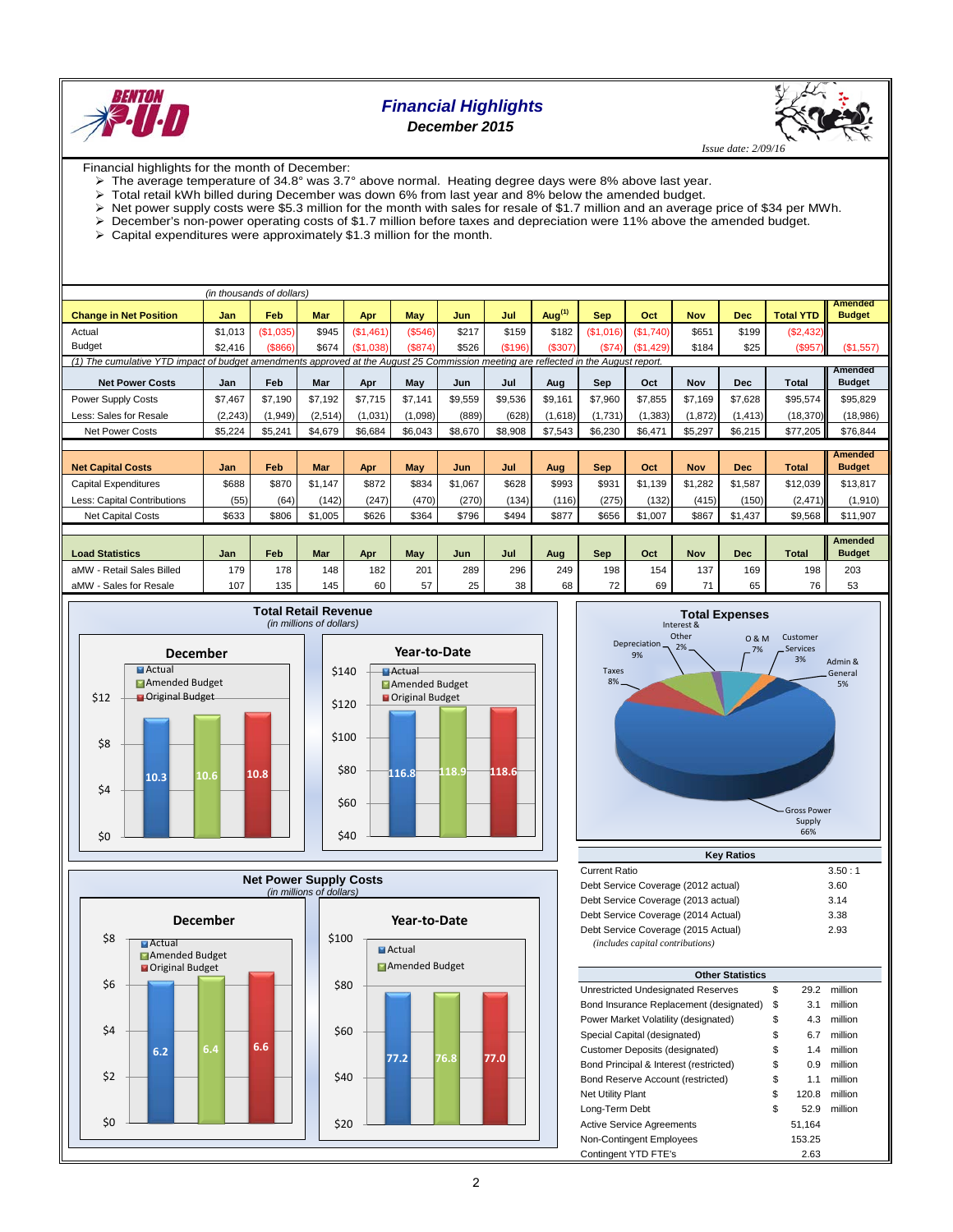#### **PUBLIC UTILITY DISTRICT NO.1 OF BENTON COUNTY STATEMENT OF REVENUES, EXPENSES, AND CHANGES IN NET POSITION CURRENT MONTH**

|                                                            | 12/31/2015    |                                 |                          |               | 12/31/2014               |  |
|------------------------------------------------------------|---------------|---------------------------------|--------------------------|---------------|--------------------------|--|
|                                                            | <b>ACTUAL</b> | <b>AMENDED</b><br><b>BUDGET</b> | <b>PCT</b><br><b>VAR</b> | <b>ACTUAL</b> | <b>PCT</b><br><b>VAR</b> |  |
| <b>OPERATING REVENUES</b>                                  |               |                                 |                          |               |                          |  |
| Energy Sales - Retail                                      | \$10,312,131  | \$10,567,969                    | $-2%$                    | \$9,506,358   | 8%                       |  |
| <b>Energy Sales for Resale</b>                             | 1,314,046     | 1,698,403                       | $-23%$                   | 2,552,304     | $-49%$                   |  |
| Transmission of Power for Others                           | 98,853        | 41,667                          | 137%                     | 71,127        | 39%                      |  |
| <b>Broadband Revenue</b>                                   | 202,329       | 170,238                         | 19%                      | 176,015       | 15%                      |  |
| <b>Other Revenue</b>                                       | 245,271       | 83,759                          | 193%                     | 104,640       | 134%                     |  |
| <b>TOTAL OPERATING REVENUES</b>                            | 12,172,629    | 12,562,035                      | $-3%$                    | 12,410,444    | $-2%$                    |  |
| <b>OPERATING EXPENSES</b>                                  |               |                                 |                          |               |                          |  |
| <b>Purchased Power</b>                                     | 6,622,446     | 7,253,990                       | $-9%$                    | 6,446,839     | 3%                       |  |
| <b>Purchased Transmission &amp; Ancillary Services</b>     | 998,493       | 1,082,972                       | $-8%$                    | 1,188,921     | $-16%$                   |  |
| <b>Conservation Program</b>                                | 6,866         | (196,080)                       | $-104%$                  | (157,906)     | $-104%$                  |  |
| <b>Total Power Supply</b>                                  | 7,627,806     | 8,140,881                       | $-6%$                    | 7,477,853     | 2%                       |  |
| <b>Transmission Operation &amp; Maintenance</b>            | 19,161        | 4,333                           | >200%                    | 32,452        | $-41%$                   |  |
| Distribution Operation & Maintenance                       | 910,630       | 815,054                         | 12%                      | 862,376       | 6%                       |  |
| <b>Broadband Expense</b>                                   | 141,853       | 87,201                          | 63%                      | 80,394        | 76%                      |  |
| Customer Accounting, Collection & Information              | 441,594       | 468,642                         | $-6%$                    | 361,647       | 22%                      |  |
| Administrative & General                                   | 671,868       | 748,045                         | $-10%$                   | 669,212       | 0%                       |  |
| Subtotal before Taxes & Depreciation                       | 2,185,106     | 2,123,275                       | 3%                       | 2,006,080     | 9%                       |  |
| <b>Taxes</b>                                               | 1,115,025     | 1,145,576                       | $-3%$                    | 1,072,987     | 4%                       |  |
| Depreciation & Amortization                                | 1,039,688     | 1,124,968                       | $-8%$                    | 1,012,250     | 3%                       |  |
| <b>Total Other Operating Expenses</b>                      | 4,339,819     | 4,393,819                       | $-1%$                    | 4,091,318     | 6%                       |  |
| <b>TOTAL OPERATING EXPENSES</b>                            | 11,967,625    | 12,534,700                      | $-5%$                    | 11,569,171    | 3%                       |  |
| <b>OPERATING INCOME (LOSS)</b>                             | 205,004       | 27,335                          | >200%                    | 841,273       | $-76%$                   |  |
| <b>NONOPERATING REVENUES &amp; EXPENSES</b>                |               |                                 |                          |               |                          |  |
| Interest Income                                            | 24,552        | 20,837                          | 18%                      | (200, 862)    | $-112%$                  |  |
| Other Income                                               | 12,848        | 31,341                          | $-59%$                   | 5,420         | 137%                     |  |
| Other Expense                                              |               |                                 | n/a                      |               | n/a                      |  |
| <b>Interest Expense</b>                                    | (204, 597)    | (220, 444)                      | $-7%$                    | (230, 078)    | $-11%$                   |  |
| Debt Discount/Premium Amortization & Loss on Defeased Debt | 34,707        | 34,770                          | 0%                       | 36,018        | $-4%$                    |  |
| MtM Gain/(Loss) on Investments                             | (24, 252)     |                                 | n/a                      | 152,968       | $-116%$                  |  |
| Loss in Joint Ventures/Special Assessments                 |               |                                 | n/a                      |               | n/a                      |  |
| TOTAL NONOPERATING REVENUES & EXPENSES                     | (156, 742)    | (133, 496)                      | 17%                      | (236, 534)    | $-34%$                   |  |
| INCOME (LOSS) BEFORE CAPITAL CONTRIBUTIONS                 | 48,263        | (106, 161)                      | $-145%$                  | 604,739       | -92%                     |  |
| <b>CAPITAL CONTRIBUTIONS</b>                               | 150,470       | 131,340                         | 15%                      | 114,268       | 32%                      |  |
| <b>CHANGE IN NET POSITION</b>                              | \$198.733     | \$25.179                        | >200%                    | \$719,007     | $-72%$                   |  |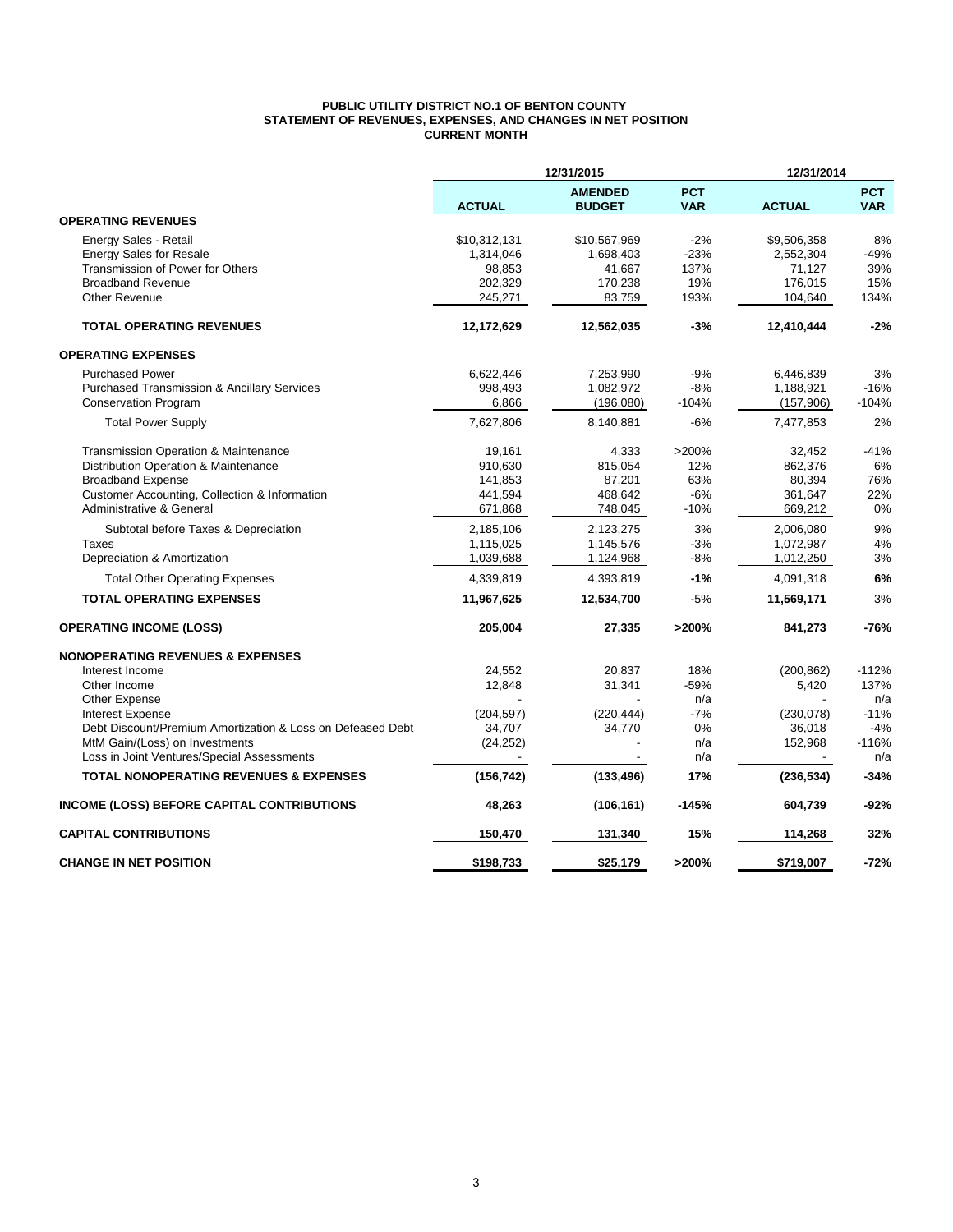## **PUBLIC UTILITY DISTRICT NO.1 OF BENTON COUNTY STATEMENT OF REVENUES, EXPENSES, AND CHANGE IN NET POSITION YEAR TO DATE**

|                                                            | 12/31/2015    |               |                          | 12/31/2014    |                          |  |
|------------------------------------------------------------|---------------|---------------|--------------------------|---------------|--------------------------|--|
|                                                            | <b>ACTUAL</b> | <b>BUDGET</b> | <b>PCT</b><br><b>VAR</b> | <b>ACTUAL</b> | <b>PCT</b><br><b>VAR</b> |  |
| <b>OPERATING REVENUES</b>                                  |               |               |                          |               |                          |  |
| Energy Sales - Retail                                      | \$116,820,422 | \$118,864,242 | $-2%$                    | \$117,641,940 | $-1%$                    |  |
| <b>Energy Sales for Resale</b>                             | 17,678,931    | 18,485,880    | $-4%$                    | 23,325,872    | $-24%$                   |  |
| Transmission of Power for Others                           | 690,639       | 500,000       | 38%                      | 632,528       | 9%                       |  |
| <b>Broadband Revenue</b>                                   | 2,024,661     | 2,050,000     | $-1%$                    | 2,191,287     | $-8%$                    |  |
| <b>Other Revenue</b>                                       | 1,670,466     | 1,532,648     | 9%                       | 1,472,425     | 13%                      |  |
| <b>TOTAL OPERATING REVENUES</b>                            | 138,885,119   | 141,432,771   | $-2%$                    | 145,264,052   | $-4%$                    |  |
| <b>OPERATING EXPENSES</b>                                  |               |               |                          |               |                          |  |
| <b>Purchased Power</b>                                     | 82,340,739    | 82,736,389    | 0%                       | 84,714,618    | $-3%$                    |  |
| <b>Purchased Transmission &amp; Ancillary Services</b>     | 12,816,306    | 12,843,660    | 0%                       | 12,925,752    | $-1%$                    |  |
| <b>Conservation Program</b>                                | 417,113       | 249,375       | 67%                      | 89,940        | >200%                    |  |
| <b>Total Power Supply</b>                                  | 95,574,158    | 95,829,425    | 0%                       | 97,730,310    | $-2%$                    |  |
| Transmission Operation & Maintenance                       | 81,305        | 44,638        | 82%                      | 81,220        | 0%                       |  |
| Distribution Operation & Maintenance                       | 9,051,463     | 9,123,618     | $-1%$                    | 8,540,568     | 6%                       |  |
| <b>Broadband Expense</b>                                   | 1,022,025     | 974,395       | 5%                       | 982,869       | 4%                       |  |
| Customer Accounting, Collection & Information              | 3,794,832     | 4,175,104     | $-9%$                    | 3,788,799     | 0%                       |  |
| Administrative & General                                   | 7,229,048     | 6,548,667     | 10%                      | 6,909,615     | 5%                       |  |
| Subtotal before Taxes & Depreciation                       | 21,178,673    | 20,866,422    | 1%                       | 20,303,072    | 4%                       |  |
| Taxes                                                      | 12,263,706    | 12,498,883    | $-2%$                    | 12,394,110    | $-1%$                    |  |
| Depreciation & Amortization                                | 13,207,539    | 13,499,649    | $-2%$                    | 12,894,915    | 2%                       |  |
| <b>Total Other Operating Expenses</b>                      | 46,649,918    | 46,864,954    | 0%                       | 45,592,096    | 2%                       |  |
| <b>TOTAL OPERATING EXPENSES</b>                            | 142,224,076   | 142,694,379   | 0%                       | 143,322,406   | $-1%$                    |  |
| <b>OPERATING INCOME (LOSS)</b>                             | (3,338,957)   | (1, 261, 608) | 165%                     | 1,941,646     | >200%                    |  |
| <b>NONOPERATING REVENUES &amp; EXPENSES</b>                |               |               |                          |               |                          |  |
| Interest Income                                            | 244,709       | 250,000       | $-2%$                    | 204,120       | 20%                      |  |
| Other Income                                               | 503,511       | 376,070       | 34%                      | 321,433       | 57%                      |  |
| Other Expense                                              |               |               | n/a                      |               | n/a                      |  |
| <b>Interest Expense</b>                                    | (2,756,755)   | (2,662,177)   | 4%                       | (2,844,753)   | $-3%$                    |  |
| Debt Discount/Premium Amortization & Loss on Defeased Debt | 419,819       | 430,968       | $-3%$                    | 445,518       | $-6%$                    |  |
| MtM Gain/(Loss) on Investments                             | 24,568        |               | n/a                      | 173,722       | $-86%$                   |  |
| <b>TOTAL NONOPERATING REVENUES &amp; EXPENSES</b>          | (1, 564, 148) | (1,605,139)   | $-3%$                    | (1,699,960)   | $-8%$                    |  |
| <b>INCOME (LOSS) BEFORE CAPITAL CONTRIBUTIONS</b>          | (4,903,105)   | (2,866,747)   | 71%                      | 241,686       | >200%                    |  |
| <b>CAPITAL CONTRIBUTIONS</b>                               | 2,471,250     | 1,909,798     | 29%                      | 3,834,420     | $-36%$                   |  |
| <b>CHANGE IN NET POSITION</b>                              | (2,431,855)   | (956, 949)    | 154%                     | 4,076,106     | $-160%$                  |  |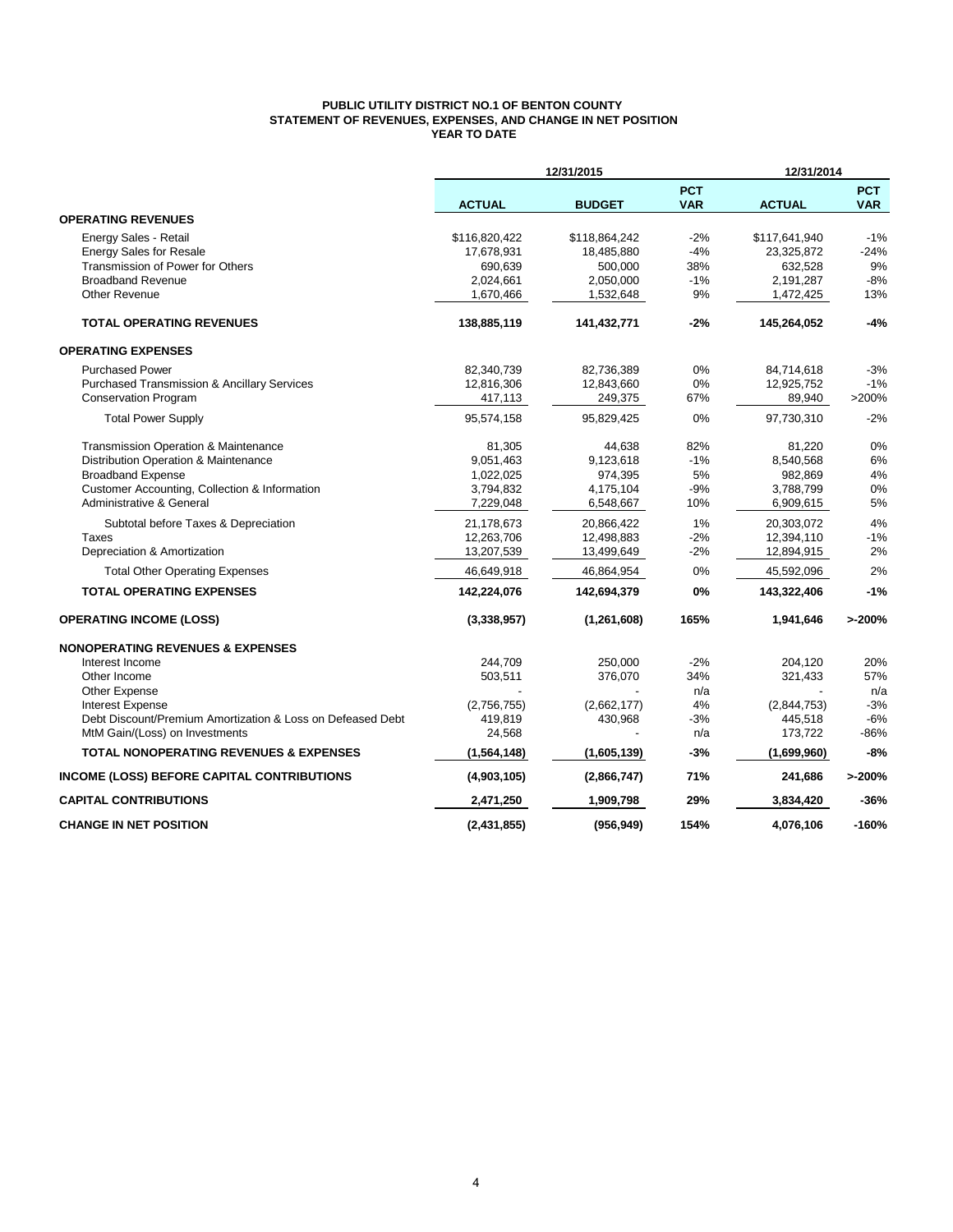### **PUBLIC UTILITY DISTRICT NO. 1 OF BENTON COUNTY STATEMENT OF REVENUES, EXPENSES, AND CHANGE IN NET POSITION 2015 MONTHLY ACTIVITY**

|                                               | January     | February      | <b>March</b>             | April          | May          | June                      | July       | August       | September                     | October     | <b>November</b> | <b>December</b> | <b>Total</b>  |
|-----------------------------------------------|-------------|---------------|--------------------------|----------------|--------------|---------------------------|------------|--------------|-------------------------------|-------------|-----------------|-----------------|---------------|
| <b>OPERATING REVENUES</b>                     |             |               |                          |                |              |                           |            |              |                               |             |                 |                 |               |
| Energy Sales - Retail                         | \$9,887,550 | \$7,962,524   | \$9,112,835              | \$8,559,772    | \$8,564,873  | \$12,567,694 \$12,690,347 |            | \$11,383,393 | \$8,750,885                   | \$8,025,910 | \$9,002,510     | \$10,312,131    | \$116,820,424 |
| <b>Energy Sales for Resale</b>                | 2,191,293   | 1,884,254     | 2,437,608                | 977,315        | 1,045,863    | 849,649                   | 603,693    | 1,578,517    | 1,670,647                     | 1,329,685   | 1,796,361       | 1,314,046       | 17,678,931    |
| Transmission of Power for Others              | 51,594      | 65,156        | 75,941                   | 53,229         | 52,197       | 39,827                    | 24,249     | 39,758       | 60,073                        | 53,795      | 75,970          | 98,853          | 690,642       |
| <b>Broadband Revenue</b>                      | 180,041     | 182,595       | 163,217                  | 161,331        | 135,833      | 161,865                   | 164,763    | 168,099      | 166,409                       | 183,563     | 154,616         | 202,329         | 2,024,661     |
| <b>Other Electric Revenue</b>                 | 105.003     | 76,298        | 481,488                  | 91,070         | 82,657       | 119,312                   | 64,419     | 98,127       | 133,814                       | 86,060      | 86,948          | 245,271         | 1,670,467     |
| <b>TOTALOPERATING REVENUES</b>                | 12,415,481  | 10,170,827    | 12,271,089               | 9,842,717      | 9,881,423    | 13,738,347                | 13,547,471 | 13,267,894   | 10,781,828                    | 9,679,013   | 11,116,405      | 12,172,630      | 138,885,120   |
| <b>OPERATING EXPENSES</b>                     |             |               |                          |                |              |                           |            |              |                               |             |                 |                 |               |
| <b>Purchased Power</b>                        | 6,329,033   | 6,051,328     | 6,181,274                | 6,712,042      | 6,018,834    | 8,378,406                 | 8,264,037  | 7,855,392    | 6,824,683                     | 6,682,883   | 6,420,382       | 6,622,446       | 82,340,740    |
| Purchased Transmission & Ancillary Services   | 1,124,037   | 1,060,495     | 1,172,288                | 964,418        | 1,045,252    | 1,091,514                 | 1,115,092  | 1,073,062    | 1,045,930                     | 1,059,184   | 1,066,541       | 998,493         | 12,816,306    |
| <b>Conservation Program</b>                   | 14,240      | 78,171        | (161, 157)               | 38,368         | 76,528       | 89,469                    | 157,228    | 232,526      | 89,830                        | 112,450     | (317, 407)      | 6,866           | 417,112       |
| <b>Total Power Supply</b>                     | 7,467,310   | 7,189,994     | 7,192,405                | 7,714,828      | 7,140,614    | 9,559,389                 | 9,536,357  | 9,160,980    | 7,960,443                     | 7,854,517   | 7,169,516       | 7,627,805       | 95,574,158    |
| Transmission Operation & Maintenance          | 22,637      | 11,822        | 19,018                   | 10,233         | 6,102        | (17, 977)                 | (8, 135)   | 1,728        | 7,854                         | 3,992       | 4,868           | 19,161          | 81,303        |
| Distribution Operation & Maintenance          | 754,134     | 753,722       | 915,255                  | 607,487        | 695,647      | 767,990                   | 753,806    | 693,892      | 786,544                       | 682,914     | 729,442         | 910,630         | 9,051,463     |
| <b>Broadband Expense</b>                      | 11,921      | 132,589       | 103,403                  | 87,365         | 90,148       | 43,656                    | 128,766    | 52,945       | 79,170                        | 82,467      | 67,741          | 141,853         | 1,022,024     |
| Customer Accounting, Collection & Information | 217,908     | 235,602       | 345,313                  | 322,502        | 306,644      | 335,435                   | 305,566    | 317,085      | 381,510                       | 299,283     | 286,389         | 441,594         | 3,794,831     |
| Administrative & General                      | 610,838     | 636,133       | 629,546                  | 576,104        | 535,197      | 657,944                   | 667,365    | 514,938      | 565,117                       | 553,655     | 610,342         | 671,868         | 7,229,047     |
| Subtotal before Taxes & Depreciation          | 1,617,438   | 1,769,868     | 2,012,535                | 1,603,691      | 1,633,738    | 1,787,048                 | 1,847,368  | 1,580,588    | 1,820,195                     | 1,622,311   | 1,698,782       | 2,185,106       | 21,178,673    |
| Taxes                                         | 1,133,649   | 1,032,548     | 1,000,179                | 875,833        | 886,158      | 1,090,926                 | 1,237,709  | 1,137,054    | 1,019,151                     | 871,011     | 864,462         | 1,115,025       | 12,263,706    |
| Depreciation & Amortization                   | 1,175,667   | 1,166,558     | 1,168,660                | 1,166,352      | 1,166,727    | 1,169,117                 | 807,302    | 1,154,947    | 1,157,073                     | 1,017,651   | 1,017,796       | 1,039,688       | 13,207,539    |
| <b>Total Other Operating Expenses</b>         | 3,926,754   | 3,968,974     | 4,181,374                | 3,645,876      | 3,686,623    | 4,047,091                 | 3,892,379  | 3,872,589    | 3,996,419                     | 3,510,973   | 3,581,040       | 4,339,819       | 46,649,918    |
| <b>TOTAL OPERATING EXPENSES</b>               | 11,394,064  | 11,158,968    | 11,373,779               | 11,360,704     | 10,827,237   | 13,606,480                | 13,428,736 | 13,033,569   | 11,956,862                    | 11,365,490  | 10,750,556      | 11,967,624      | 142,224,076   |
| <b>OPERATING INCOME (LOSS)</b>                | 1,021,417   | (988, 141)    | 897,310                  | (1,517,987)    | (945, 814)   | 131,867                   | 118,735    | 234,325      | (1, 175, 034)                 | (1,686,477) | 365,849         | 205,006         | (3,338,956)   |
| <b>NONOPERATING REVENUES &amp; EXPENSES</b>   |             |               |                          |                |              |                           |            |              |                               |             |                 |                 |               |
| Interest Income                               | 25,044      | 20,481        | 23,459                   | 35,620         | 27,140       | 18,803                    | 25,660     | 25,502       | (29, 247)                     | 27,898      | 19,796          | 24,552          | 244,709       |
| Other Income                                  | 2,319       | 135,498       | 38,001                   | (3,607)        | 111,445      | 32,753                    | 29,057     | 32,600       | 70,833                        | 4,435       | 37,330          | 12,848          | 503,511       |
| Other Expense                                 |             |               | $\sim$                   |                |              |                           |            | $\sim$       |                               |             |                 | $\blacksquare$  |               |
| <b>Interest Expense</b>                       | (234, 835)  | (238, 803)    | (229,003)                | (229, 512)     | (238, 496)   | (227, 109)                | (229, 482) | (230,066)    | (241, 439)                    | (236,980)   | (216, 434)      | (204, 597)      | (2,756,755)   |
| Debt Discount & Expense Amortization          | 36,018      | 36,018        | 36,018                   | 36,018         | 36,018       | 36,018                    | 36,018     | 36,018       | 25,266                        | 36,018      | 35,685          | 34,707          | 419,819       |
| MtM Gain/(Loss) on Investments                | 108,178     | (64, 748)     | 37,570                   | (28, 220)      | (6, 120)     | (45, 320)                 | 45,040     | (32, 880)    | 58,320                        | (16, 920)   | (6,080)         | (24, 252)       | 24,568        |
| Loss in Joint Ventures/Special Assessments    |             | $\sim$        | $\overline{\phantom{a}}$ | $\blacksquare$ | $\sim$       |                           | $\sim$     | $\sim$       | $\sim$                        | $\sim$      | $\sim$          | $\sim$          | $\sim$        |
| <b>TOTAL NONOPERATING REV/EXP</b>             | (63, 276)   | (111, 554)    | (93, 955)                | (189, 701)     | (70.013)     | (184, 855)                | (93, 707)  | (168, 826)   | (116, 267)                    | (185, 549)  | (129, 703)      | (156, 742)      | (1, 564, 148) |
| INCOME (LOSS) BEFORE CAPITAL CONTRIBUTIONS    | 958.141     | (1,099,695)   | 803,355                  | (1,707,688)    | (1,015,827)  | (52, 988)                 | 25,028     | 65.499       | (1, 291, 301)                 | (1,872,026) | 236,146         | 48.264          | (4,903,104)   |
| <b>CAPITAL CONTRIBUTIONS</b>                  | 55.326      | 64,301        | 142.009                  | 246,545        | 469,982      | 270,484                   | 133,675    | 116,148      | 274,920                       | 132,258     | 415,131         | 150,470         | 2,471,250     |
| <b>CHANGE IN NET POSITION</b>                 | \$1,013,467 | (\$1,035,394) | \$945,364                | (\$1,461,143)  | (\$545, 845) | \$217,496                 | \$158,703  | \$181,647    | $($1,016,381)$ $($1,739,768)$ |             | \$651,277       | \$198,734       | (\$2,431,854) |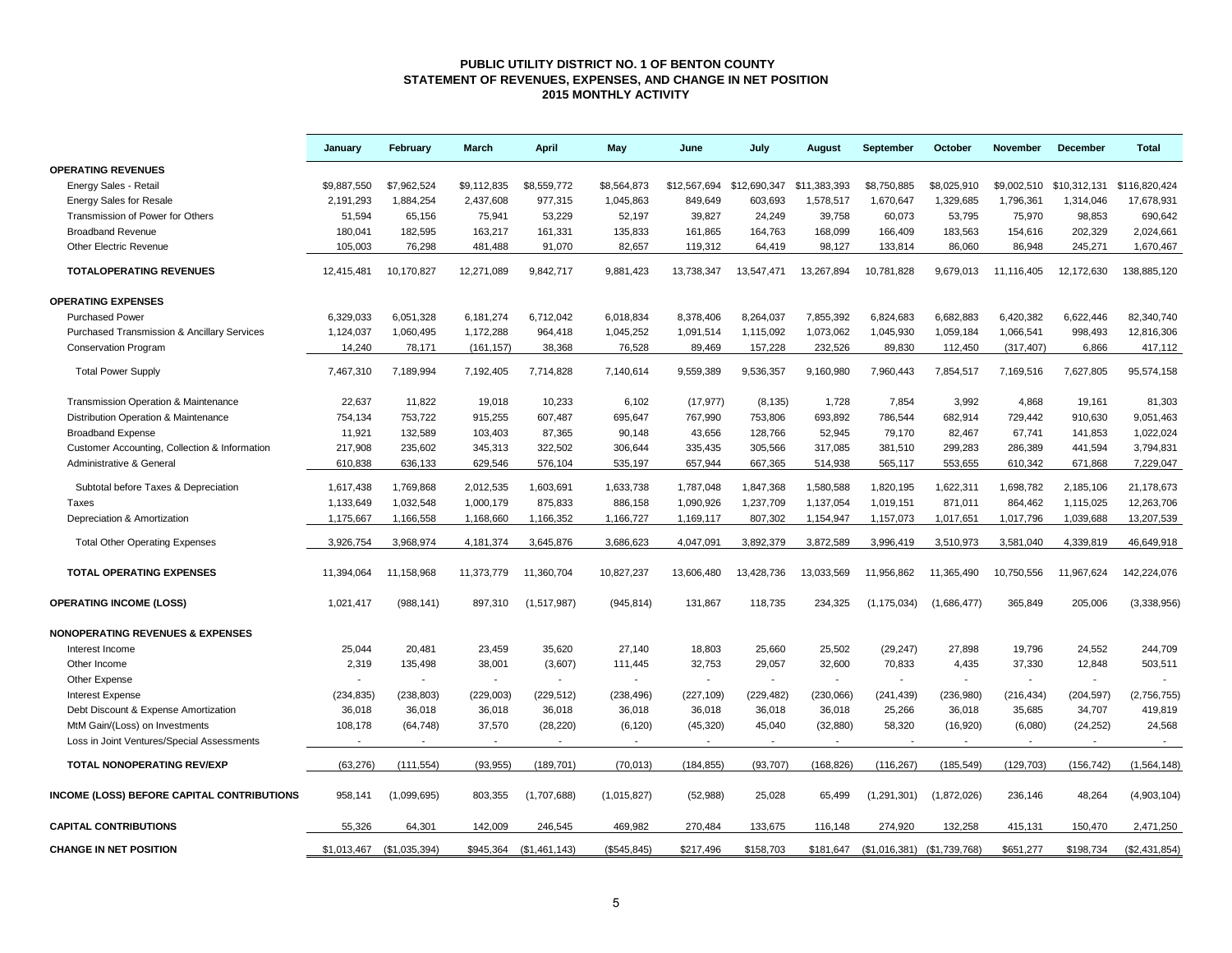#### **PUBLIC UTILITY DISTRICT NO. 1 OF BENTON COUNTY COMPARATIVE STATEMENT OF NET POSITION ASSETS AND DEFERRED OUTFLOWS OF RESOURCES**

|                                                                         |                              |                              | Increase/(Decrease)       |         |
|-------------------------------------------------------------------------|------------------------------|------------------------------|---------------------------|---------|
| <b>ASSETS</b>                                                           | 12/31/2015                   | 12/31/2014                   | Amount                    | Percent |
|                                                                         |                              |                              |                           |         |
| <b>CURRENT ASSETS</b>                                                   |                              |                              |                           |         |
| Cash & Cash Equivalents                                                 |                              |                              |                           |         |
| Unrestricted Cash & Cash Equivalents                                    | \$28,597,031                 | \$33,140,377                 | (\$4,543,346)             |         |
| <b>Restricted Construction Account</b>                                  |                              |                              |                           |         |
| Investments                                                             | 1,431,743                    | 12,306,903                   | (10, 875, 160)            |         |
| Designated Debt Service Reserve Fund                                    | 3,056,020                    | 4,000,000                    | (943,980)                 |         |
| <b>Designated Power Market Voltly</b>                                   | 4,300,000                    |                              | 4,300,000                 |         |
| Designated Special Capital Rsv                                          | 6,700,000                    |                              | 6,700,000                 |         |
| <b>Designated Customer Deposits</b>                                     | 1,400,000                    |                              | 1,400,000                 |         |
| Accounts Receivable, net                                                | 7,663,435                    | 8,359,141                    | (695, 705)                |         |
| <b>BPA Prepay Receivable</b>                                            | 600,000                      | 600,000                      |                           |         |
| <b>Accrued Interest Receivable</b>                                      | 33,697                       | 77,857                       | (44, 160)                 |         |
| Wholesale Power Receivable                                              | 1,121,675                    | 1,856,484                    | (734, 809)                |         |
| <b>Accrued Unbilled Revenue</b>                                         | 4,400,000                    | 3,800,000                    | 600,000                   |         |
| <b>Inventory Materials &amp; Supplies</b>                               | 5,166,708                    | 4,834,037                    | 332,672                   |         |
| Prepaid Expenses & Option Premiums                                      | 396,067                      | 696,292                      | (300, 224)                |         |
|                                                                         |                              |                              |                           |         |
| <b>Total Current Assets</b>                                             | 64,866,378                   | 69,671,090                   | (4,804,713)               | $-7%$   |
| <b>NONCURRENT ASSETS</b>                                                |                              |                              |                           |         |
| <b>Restricted Bond Reserve Fund</b>                                     | 1,083,997                    | 140,017                      | 943,980                   |         |
| <b>Other Receivables</b>                                                | 95,707                       | 93.333                       | 2,374                     |         |
| <b>Unamortized Debt Expense</b>                                         |                              |                              |                           |         |
| <b>Preliminary Surveys</b>                                              | 65,000                       | 65,000                       |                           |         |
| <b>BPA Prepay Receivable</b>                                            | 7,050,000                    | 7,650,000                    | (600,000)                 |         |
| Deferred Purchased Power Costs                                          | 9,956,450                    | 9,752,740                    | 203,709                   |         |
| <b>Deferred Conservation Costs</b>                                      |                              |                              |                           |         |
| Other Deferred Charges                                                  | 0                            | 0                            | 0                         |         |
|                                                                         | 18,251,154                   | 17,701,090                   | 1,150,063                 | 3%      |
| <b>Utility Plant</b>                                                    |                              |                              |                           |         |
|                                                                         |                              |                              |                           |         |
| Land and Intangible Plant<br><b>Electric Plant in Service</b>           | 3,416,130<br>295,517,708     | 3,383,838<br>286,805,545     | 32,292<br>8,712,163       |         |
|                                                                         |                              |                              |                           |         |
| <b>Construction Work in Progress</b><br><b>Accumulated Depreciation</b> | 2,745,647<br>(180, 888, 260) | 1,502,261<br>(169, 291, 281) | 1,243,385<br>(11,596,979) |         |
|                                                                         |                              |                              |                           |         |
| <b>Net Utility Plant</b>                                                | 120,791,224                  | 122,400,363                  | (1,609,139)               | $-1%$   |
| <b>Total Noncurrent Assets</b>                                          | 139,042,378                  | 140,101,453                  | (1,059,075)               | $-1%$   |
| <b>Total Assets</b>                                                     | 203,908,755                  | 209,772,543                  | (5,863,788)               | $-3%$   |
|                                                                         |                              |                              |                           |         |
| DEFERRED OUTFLOWS OF RESOURCES                                          |                              |                              |                           |         |
| Unamortized Loss on Defeased Debt                                       | 82,981                       | 136,260                      | (53, 279)                 |         |
| <b>Accumulated Pension Deferred Outlflows</b>                           | 1,319,722                    | 608,285                      | 711,437                   |         |
| Accumulated Decrease in Fair Value of Hedging Derivatives               | 2,490,112                    | 1,198,882                    | 1,291,230                 |         |
| <b>Total Deferred Outflows of Resources</b>                             | 3,892,815                    | 1,943,427                    | 1,949,388                 |         |
|                                                                         |                              |                              |                           |         |
| TOTAL ASSETS & DEFERRED OUTFLOWS OF RESOURCES                           | \$207,801,570                | \$211,715,970                | (\$3,914,400)             | $-2%$   |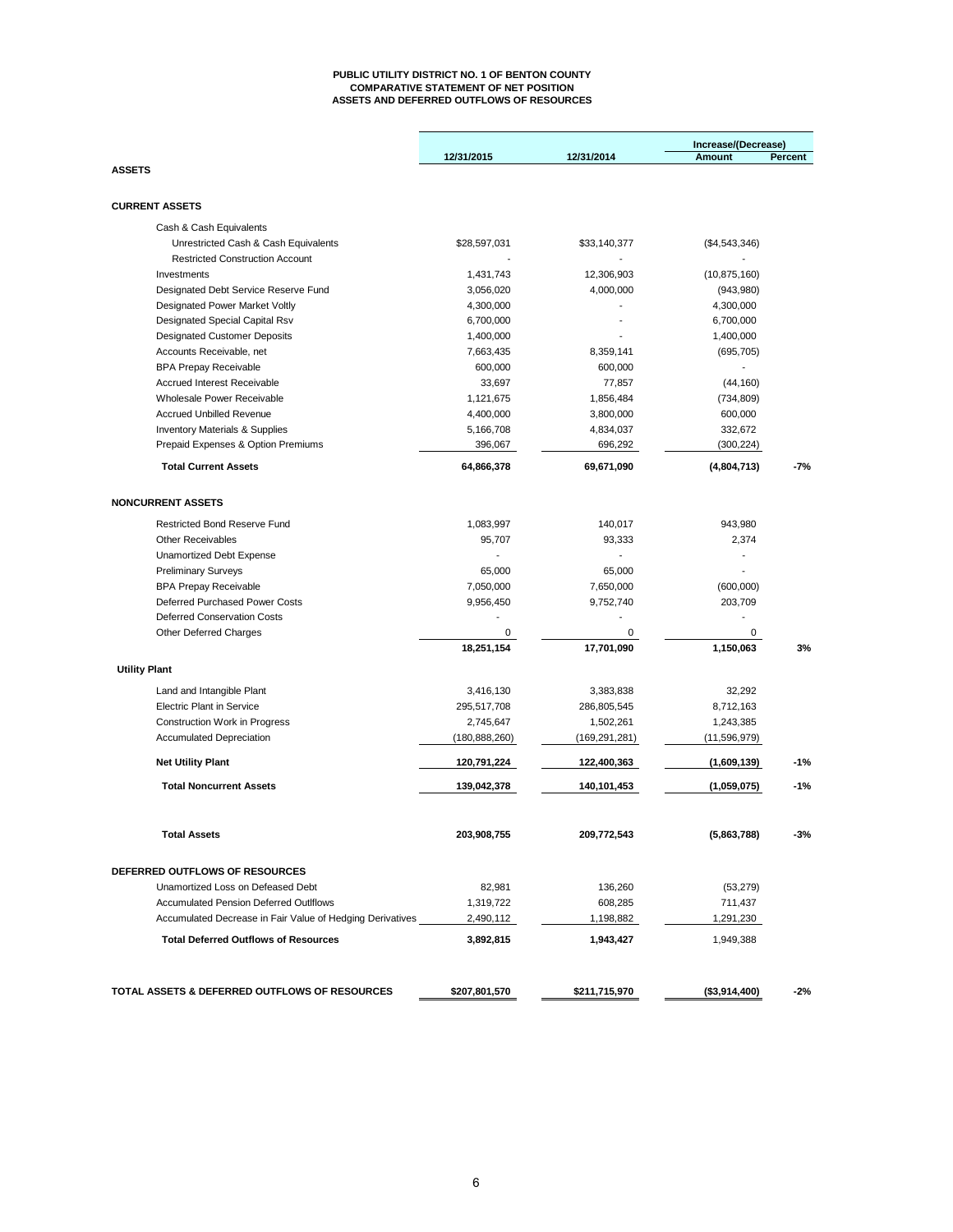#### **PUBLIC UTILITY DISTRICT NO. 1 OF BENTON COUNTY COMPARATIVE STATEMENT OF NET POSITION LIABILITIES AND DEFERRED INFLOWS OF RESOURCES**

|                                                                        | 12/31/2015              | 12/31/2014            | Increase/(Decrease)<br>Amount | Percent |  |
|------------------------------------------------------------------------|-------------------------|-----------------------|-------------------------------|---------|--|
| <b>LIABILITIES</b>                                                     |                         |                       |                               |         |  |
|                                                                        |                         |                       |                               |         |  |
| <b>CURRENT LIABILITIES</b>                                             |                         |                       |                               |         |  |
| <b>Warrants Outstanding</b>                                            | \$250,248               | \$307,635             | (\$57,386)                    |         |  |
| Accounts Payable                                                       | 8,857,866               | 8,967,898             | (110, 031)                    |         |  |
| <b>Customer Deposits</b>                                               | 1,419,318               | 1,423,066             | (3,748)                       |         |  |
| <b>Accrued Taxes Payable</b>                                           | 3,303,531               | 2,938,560             | 364,971                       |         |  |
| Other Current & Accrued Liabilities                                    | 1,374,722               | 1,378,229             | (3,506)                       |         |  |
| Accrued Interest Payable                                               | 381,453                 | 464,582               | (83, 129)                     |         |  |
| Revenue Bonds, Current Portion                                         | 2,920,000               | 3,150,000             | (230,000)                     |         |  |
| <b>Total Current Liabilities</b>                                       | 18,507,139              | 18,629,969            | (122, 830)                    | $-1%$   |  |
| <b>NONCURRENT LIABILITIES</b>                                          |                         |                       |                               |         |  |
| 2005 Bond Issue                                                        |                         | 715,000               | (715,000)                     |         |  |
| 2010 Bond Issue                                                        | 17,345,000              | 17,345,000            |                               |         |  |
| 2011 Bond Issue                                                        | 29,470,000              | 32,390,000            | (2,920,000)                   |         |  |
| Unamortized Premium & Discount                                         | 3,099,629               | 3,572,728             | (473,098)                     |         |  |
| Pension Liability                                                      | 11,212,267              | 8,695,790             | 2,516,477                     |         |  |
| Deferred Revenue                                                       | 580,305                 | 333,622               | 246,682                       |         |  |
| <b>BPA Prepay Incentive Credit</b>                                     | 2,056,045               | 2,217,301             | (161, 256)                    |         |  |
| <b>Other Liabilities</b>                                               | 4,389,035               | 3,002,355             | 1,386,679                     |         |  |
| <b>Total Noncurrent Liabilities</b>                                    | 68,152,280              | 68,271,796            | (119, 515)                    | 0%      |  |
| <b>Total Liabilities</b>                                               | 86,659,419              | 86,901,765            | (242, 345)                    | 0%      |  |
| DEFERRED INFLOWS OF RESOURCES                                          |                         |                       |                               |         |  |
| <b>Accumulated Pension Deferred Inflows</b>                            | 1,772,202               | 3,794,511             | (2,022,309)                   |         |  |
| Accumulated Increase in Fair Value of Hedging Derivatives              | 3,063,382               | 2,281,273             | 782,109                       |         |  |
| <b>Total Deferred Inflows of Resources</b>                             | 4,835,584               | 6,075,784             | (1,240,200)                   | $-20%$  |  |
| <b>NET POSITION</b>                                                    |                         |                       |                               |         |  |
|                                                                        |                         |                       |                               |         |  |
| Net Investment in Capital Assets<br><b>Restricted for Debt Service</b> | 68,039,575<br>1,083,997 | 65,363,895            | 2,675,680                     |         |  |
| Unrestricted                                                           | 47,182,994              | 140,017<br>53,234,510 | 943,980<br>(6,051,515)        |         |  |
| <b>Total Net Position</b>                                              | 116,306,566             | 118,738,422           | (2,431,855)                   | $-2%$   |  |
|                                                                        |                         |                       |                               |         |  |
| TOTAL NET POSITION, LIABILITIES AND                                    |                         |                       |                               |         |  |
| DEFERRED INFLOWS OF RESOURCES                                          | \$207,801,570           | \$211,715,970         | (\$3,914,400)                 | -2%     |  |
|                                                                        |                         |                       |                               |         |  |
| <b>CURRENT RATIO:</b>                                                  | 3.50:1                  | 3.74:1                |                               |         |  |
| (Current Assets / Current Liabilities)                                 |                         |                       |                               |         |  |
| <b>WORKING CAPITAL:</b>                                                | \$46,359,239            | \$51,041,121          | (\$4,681,883)                 | $-9%$   |  |
| (Current Assets less Current Liabilities)                              |                         |                       |                               |         |  |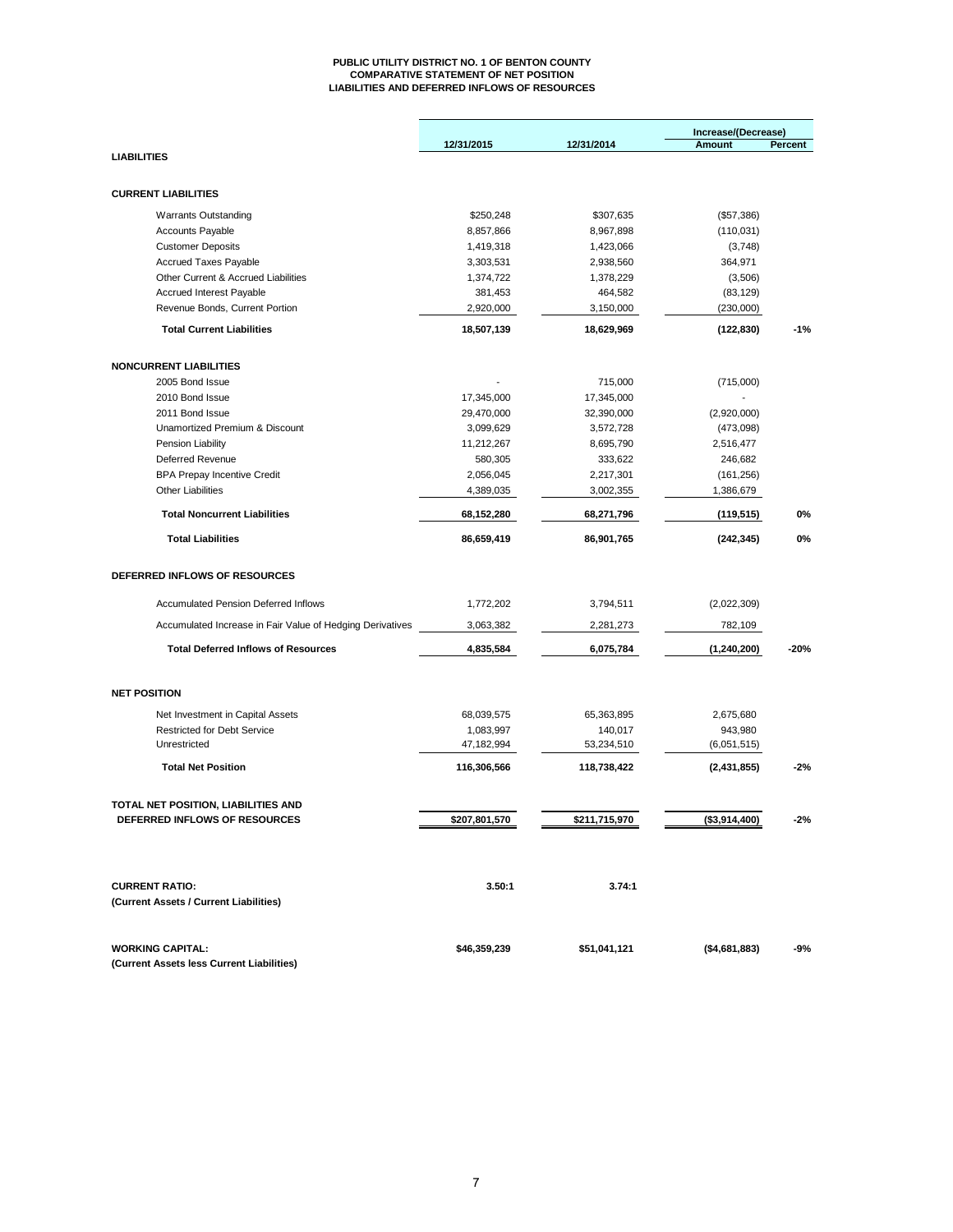#### **PUBLIC UTILITY DISTRICT NO. 1 OF BENTON COUNTY ENERGY STATISTICAL DATA CURRENT MONTH**

|                                                                               | 12/31/2015               |                      |                | 12/31/2014              |                 |
|-------------------------------------------------------------------------------|--------------------------|----------------------|----------------|-------------------------|-----------------|
|                                                                               |                          | <b>AMENDED</b>       | <b>PCT</b>     |                         | <b>PCT</b>      |
|                                                                               | <b>ACTUAL</b>            | <b>BUDGET</b>        | <b>VAR</b>     | <b>ACTUAL</b>           | <b>VAR</b>      |
| <b>ENERGY SALES RETAIL - REVENUE</b>                                          |                          |                      |                |                         |                 |
| Residential                                                                   | \$5,778,534              | \$5,975,487          | $-3%$          | \$5,654,748             | 2%              |
| <b>Small General Service</b>                                                  | 719,904                  | 748,300              | $-4%$          | 723,784                 | $-1%$           |
| <b>Medium General Service</b>                                                 | 1,056,568                | 1,067,588            | $-1%$          | 1,068,436               | $-1%$           |
| Large General Service                                                         | 1,118,366                | 1,135,537<br>298,082 | $-2%$<br>$-8%$ | 1,154,560               | $-3%$<br>$-30%$ |
| Large Industrial<br>Small Irrigation                                          | 273,602                  | $\mathbf{1}$         | n/a            | 389,148                 |                 |
| Large Irrigation                                                              | 10,509                   | 17,894               | $-41%$         | 15,941                  | n/a<br>$-34%$   |
| <b>Street Lights</b>                                                          | 17,931                   | 16,959               | 6%             | 17,150                  | 5%              |
| <b>Security Lights</b>                                                        | 21,591                   | 22,083               | $-2%$          | 20,080                  | 8%              |
| <b>Unmetered Accounts</b>                                                     | 15,594                   | 15,631               | 0%             | 14,090                  | 11%             |
| <b>Billed Revenues Before Taxes</b>                                           | \$9,012,600              | \$9,297,562          | $-3%$          | \$9,057,938             | $-1%$           |
| <b>City Occupation Taxes</b>                                                  | 524,342                  | 594,598              | $-12%$         | 522,782                 | 0%              |
| Bad Debt Expense (reduced from 0.2% to 0.18% of retail sales in January 2015) | 75,189                   | (24, 191)            | $-411%$        | 25,638                  | 193%            |
| <b>Unbilled Revenue</b>                                                       | 700,000                  | 700,000              | 0%             | (100,000)               | $-800%$         |
| <b>TOTAL SALES - REVENUE</b>                                                  | \$10,312,131             | \$10,567,969         | -2%            | $\overline{59,506,358}$ | 8%              |
|                                                                               |                          |                      |                |                         |                 |
|                                                                               |                          |                      |                |                         |                 |
| <b>ENERGY SALES RETAIL - kWh</b><br>Residential                               |                          |                      | $-3%$          |                         |                 |
| <b>Small General Service</b>                                                  | 75,565,855<br>10,515,898 | 77,937,739           | $-4%$          | 76,441,442              | $-1%$<br>$-2%$  |
| <b>Medium General Service</b>                                                 | 15,213,004               | 10,922,097           | $-2%$          | 10,725,578              | $-2%$           |
|                                                                               | 17,819,400               | 15,537,591           | $-2%$          | 15,501,055              | $-4%$           |
| Large General Service                                                         |                          | 18,251,121           |                | 18,573,000              |                 |
| Large Industrial<br>Small Irrigation                                          | 5,732,865                | 6,177,862<br>12      | $-7%$          | 5,922,215               | $-3%$           |
|                                                                               |                          |                      | n/a            |                         | n/a             |
| Large Irrigation                                                              | 214,109                  | 278,692              | $-23%$         | 258,931                 | $-17%$          |
| <b>Street Lights</b>                                                          | 225,024                  | 204,233              | 10%            | 225,586                 | 0%              |
| <b>Security Lights</b>                                                        | 113,309                  | 109,756              | 3%             | 114,430                 | $-1%$           |
| <b>Unmetered Accounts</b><br><b>TOTAL kWh BILLED</b>                          | 257,045                  | 247,326              | 4%             | 249,106                 | 3%              |
|                                                                               | 125,656,509              | 129,666,429          | -3%            | 128,011,343             | -2%             |
|                                                                               |                          |                      |                |                         |                 |
| <b>NET POWER COST</b>                                                         |                          |                      |                |                         |                 |
| <b>BPA Power Costs</b>                                                        |                          |                      |                |                         |                 |
| Slice                                                                         | \$2,707,710              | \$2,735,351          | $-1%$          | \$2,239,012             | 21%             |
| <b>Block</b>                                                                  | 2,131,003                | 2,177,088            | $-2%$          | 1,888,361               | 13%             |
| Subtotal                                                                      | 4,838,713                | 4,912,439            | $-2%$          | 4,127,373               | 17%             |
| <b>Other Power Purchases</b>                                                  | 548,162                  | 697,775              | $-21%$         | 1,220,209               | $-55%$          |
| Frederickson                                                                  | 1,235,572                | 1,643,776            | $-25%$         | 1,099,256               | 12%             |
| Transmission                                                                  | 761,662                  | 760,948              | 0%             | 748,543                 | 2%              |
| Ancillary                                                                     | 236,831                  | 322,023              | $-26%$         | 440,377                 | $-46%$          |
| <b>Conservation Program</b>                                                   | 6,866                    | (196,080)            | $-104%$        | (157,906)               | $-104%$         |
| <b>Gross Power Costs</b>                                                      | 7,627,806                | 8,140,881            | $-6%$          | 7,477,853               | 2%              |
| Less Sales for Resale-Energy                                                  | (1, 276, 226)            | (1,698,403)          | $-25%$         | (2,470,749)             | $-48%$          |
| Less Sales for Resale-Gas                                                     | (37, 820)                |                      | n/a            | (81, 554)               | $-54%$          |
| Less Transmission of Power for Others                                         | (98, 853)                | (41, 667)            | 137%           | (71, 127)               | 39%             |
| <b>NET POWER COSTS</b>                                                        | \$6,214,907              | \$6.400.812          | -3%            | \$4,854,423             | 28%             |
|                                                                               |                          |                      |                |                         |                 |
| <b>NET POWER - kWh</b>                                                        |                          |                      |                |                         |                 |
| <b>BPA Power Costs</b>                                                        |                          |                      |                |                         |                 |
| Slice                                                                         | 84,797,000               | 83,863,000           | 1%             | 102,592,000             | $-17%$          |
| Block                                                                         | 73,471,000               | 73,944,000           | $-1%$          | 75,243,000              | $-2%$           |
| Subtotal                                                                      | 158,268,000              | 157,807,000          | 0%             | 177,835,000             | $-11%$          |
| <b>Other Power Purchases</b>                                                  | 13,942,000               | 5,382,000            | 159%           | 29,202,731              | $-52%$          |
| Frederickson                                                                  | 17,702,000               | 37,200,000           | $-52%$         | 5,150,000               | 244%            |
| Gross Power kWh                                                               | 189,912,000              | 200,389,000          | -5%            | 212,187,731             | $-10%$          |
| Less Sales for Resale                                                         | (48, 651, 000)           | (14,055,000)         | 246%           | (72, 978, 000)          | $-33%$          |
| Less Transmission Losses/Imbalance<br><b>NET POWER - kWh</b>                  | (1,812,000)              |                      | n/a            | (2,349,000)             | $-23%$          |
|                                                                               | 139,449,000              | 186,334,000          | -25%           | 136,860,731             | 2%              |
|                                                                               |                          |                      |                |                         |                 |
| <b>COST PER MWh: (dollars)</b>                                                |                          |                      |                |                         |                 |
| Gross Power Cost (average)                                                    | \$40.16                  | \$40.63              | $-1%$          | \$35.24                 | 14%             |
| Net Power Cost                                                                | \$44.57                  | \$34.35              | 30%            | \$35.47                 | 26%             |
| <b>BPA Power Cost</b>                                                         | \$30.57                  | \$31.13              | $-2%$          | \$23.21                 | 32%             |
| Sales for Resale                                                              | \$26.23                  | \$31.28              | $-16%$         | \$33.86                 | $-23%$          |
|                                                                               |                          |                      |                |                         |                 |
| <b>ACTIVE SERVICE AGREEMENTS:</b>                                             |                          |                      |                |                         |                 |
| Residential                                                                   | 42,724                   |                      |                | 42,039                  | 2%              |
| <b>Small General Service</b>                                                  | 4,881                    |                      |                | 4,784                   | 2%              |
| <b>Medium General Service</b>                                                 | 762                      |                      |                | 758                     | 1%              |
| <b>Large General Service</b>                                                  | 153                      |                      |                | 151                     | 1%              |
| Large Industrial                                                              | 3                        |                      |                | 3                       | 0%              |
| Small Irrigation                                                              | 558                      |                      |                | 559                     | 0%              |
| Large Irrigation                                                              | 232                      |                      |                | 229                     | 1%              |
| <b>Street Lights</b>                                                          | 9                        |                      |                | 9                       | 0%              |
| <b>Security Lights</b>                                                        | 1,478                    |                      |                | 1,489                   | $-1%$           |
| <b>Unmetered Accounts</b>                                                     | 364                      |                      |                | 361                     | 1%              |
| <b>TOTAL</b>                                                                  | 51,164                   |                      |                | 50,382                  | 2%              |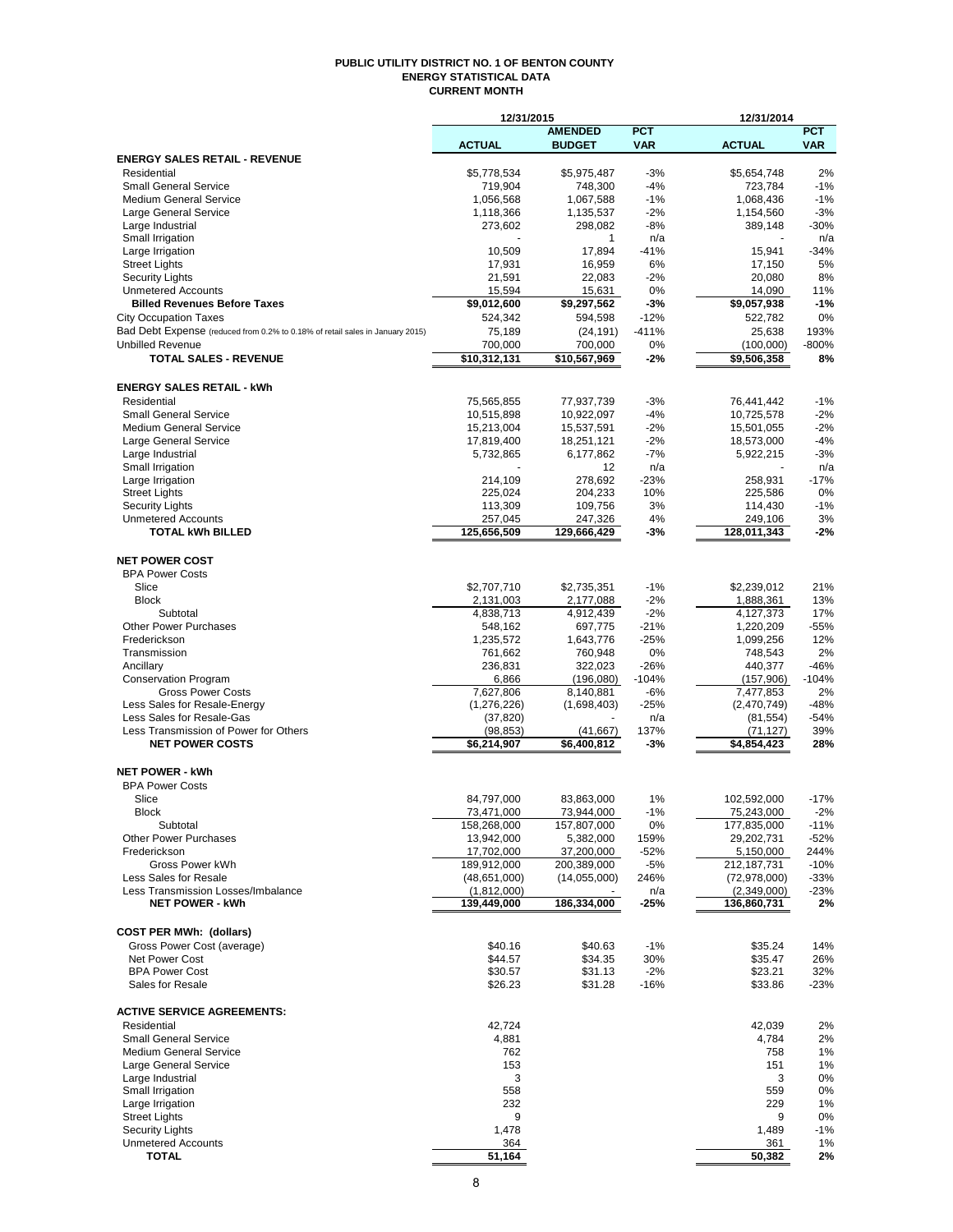#### **PUBLIC UTILITY DISTRICT NO. 1 OF BENTON COUNTY ENERGY STATISTICAL DATA YEAR TO DATE**

|                                                                               | 12/31/2015                 |                                 | 12/31/2014               |                            |                          |  |  |
|-------------------------------------------------------------------------------|----------------------------|---------------------------------|--------------------------|----------------------------|--------------------------|--|--|
|                                                                               | <b>ACTUAL</b>              | <b>AMENDED</b><br><b>BUDGET</b> | <b>PCT</b><br><b>VAR</b> | <b>ACTUAL</b>              | <b>PCT</b><br><b>VAR</b> |  |  |
| <b>ENERGY SALES RETAIL - REVENUE</b>                                          |                            |                                 |                          |                            |                          |  |  |
| Residential                                                                   | \$51.401.918               | \$52,510,141                    | $-2%$                    | \$52,862,405               | $-3%$                    |  |  |
| <b>Small General Service</b><br><b>Medium General Service</b>                 | 8,266,862<br>12,016,032    | 8,429,092<br>12,022,785         | $-2%$<br>0%              | 8,408,327<br>11,940,226    | $-2%$<br>1%              |  |  |
| Large General Service                                                         | 13,422,684                 | 13,540,126                      | $-1%$                    | 13,480,048                 | 0%                       |  |  |
| Large Industrial                                                              | 3,050,831                  | 3,097,934                       | $-2%$                    | 3,249,877                  | $-6%$                    |  |  |
| Small Irrigation                                                              | 990,260                    | 993,875                         | 0%                       | 1,016,511                  | $-3%$                    |  |  |
| Large Irrigation                                                              | 21,293,265                 | 21,885,936                      | $-3%$                    | 21,777,024                 | -2%                      |  |  |
| <b>Street Lights</b><br><b>Security Lights</b>                                | 192,978<br>248,300         | 204,925<br>252,480              | $-6%$<br>$-2%$           | 208,649<br>239,367         | $-8%$<br>4%              |  |  |
| <b>Unmetered Accounts</b>                                                     | 174,592                    | 175,703                         | $-1%$                    | 168,417                    | 4%                       |  |  |
| <b>Billed Revenues Before Taxes</b>                                           | $\overline{111,057,722}$   | \$113,112,997                   | $-2%$                    | \$113,350,853              | $-2%$                    |  |  |
| <b>City Occupation Taxes</b>                                                  | 5,286,511                  | 5,376,245                       | $-2%$                    | 5,389,449                  | $-2%$                    |  |  |
| Bad Debt Expense (reduced from 0.2% to 0.18% of retail sales in January 2015) | (123, 811)                 | (225,000)                       | $-45%$                   | (198, 362)                 | $-38%$                   |  |  |
| <b>Unbilled Revenue</b>                                                       | 600.000                    | 600,000                         | 0%                       | (900,000)                  | $-167%$                  |  |  |
| <b>TOTAL SALES - REVENUE</b>                                                  | \$116,820,422              | \$118,864,242                   | $-2%$                    | \$117,641,940              | $-1%$                    |  |  |
| <b>ENERGY SALES RETAIL - kWh</b>                                              |                            |                                 |                          |                            |                          |  |  |
| Residential                                                                   | 665,504,766                | 680,784,195                     | $-2%$                    | 696,803,831                | $-4%$                    |  |  |
| <b>Small General Service</b>                                                  | 121,497,780                | 123,859,502                     | $-2%$                    | 124,284,840                | $-2%$                    |  |  |
| <b>Medium General Service</b>                                                 | 182,610,322                | 183,583,985                     | $-1%$                    | 182,043,802                | 0%                       |  |  |
| Large General Service                                                         | 226,174,929                | 228,527,016                     | $-1%$                    | 226,679,300                | 0%                       |  |  |
| Large Industrial                                                              | 66,941,885                 | 67,390,213                      | $-1%$                    | 71,869,485                 | $-7%$                    |  |  |
| Small Irrigation<br>Large Irrigation                                          | 16,424,664<br>451,777,118  | 16,183,496<br>467,123,730       | 1%<br>$-3%$              | 17,208,870<br>455,434,566  | $-5%$<br>$-1%$           |  |  |
| <b>Street Lights</b>                                                          | 2,703,648                  | 2,644,545                       | 2%                       | 2,720,505                  | $-1%$                    |  |  |
| <b>Security Lights</b>                                                        | 1,364,009                  | 1,348,035                       | 1%                       | 1,296,696                  | 5%                       |  |  |
| <b>Unmetered Accounts</b>                                                     | 3,022,608                  | 2,979,609                       | 1%                       | 2,980,502                  | 1%                       |  |  |
| <b>TOTAL kWh BILLED</b>                                                       | 1,738,021,729              | 1,774,424,326                   | -2%                      | 1,781,322,397              | $-2%$                    |  |  |
|                                                                               |                            |                                 |                          |                            |                          |  |  |
| <b>NET POWER COST</b>                                                         |                            |                                 |                          |                            |                          |  |  |
| <b>BPA Power Costs</b><br>Slice                                               | \$30,769,626               | \$31,097,042                    | $-1%$                    | \$30,193,081               | 2%                       |  |  |
| <b>Block</b>                                                                  | 24,138,786                 | 23,997,257                      | 1%                       | 22,940,789                 | 5%                       |  |  |
| Subtotal                                                                      | 54,908,412                 | 55,094,299                      | 0%                       | 53,133,870                 | 3%                       |  |  |
| <b>Other Power Purchases</b>                                                  | 12,867,670                 | 12,382,576                      | 4%                       | 17,934,221                 | $-28%$                   |  |  |
| Frederickson                                                                  | 14,564,657                 | 15,259,514                      | -5%                      | 13,646,526                 | 7%                       |  |  |
| Transmission                                                                  | 8,974,178                  | 8,925,984                       | 1%                       | 8,906,386                  | 1%                       |  |  |
| Ancillary                                                                     | 3,842,128                  | 3,917,676                       | $-2%$                    | 4,019,366                  | $-4%$                    |  |  |
| Generation<br><b>Conservation Program</b>                                     | 417,113                    | 249,375                         | n/a<br>67%               | 89,940                     | n/a<br>364%              |  |  |
| <b>Gross Power Costs</b>                                                      | 95,574,158                 | 95,829,425                      | 0%                       | 97,730,310                 | $-2%$                    |  |  |
| Less Sales for Resale-Energy                                                  | (17, 475, 322)             | (18, 485, 880)                  | $-5%$                    | (22, 474, 813)             | $-22%$                   |  |  |
| Less Sales for Resale-Gas                                                     | (203, 610)                 |                                 | n/a                      | (851,059)                  | $-76%$                   |  |  |
| Less Transmission of Power for Others<br><b>NET POWER COSTS</b>               | (690, 639)                 | (500,000)                       | 38%                      | (632, 528)                 | 9%                       |  |  |
|                                                                               | \$77,204,588               | \$76,843,544                    | 0%                       | \$73,771,911               | 5%                       |  |  |
| <b>NET POWER - kWh</b>                                                        |                            |                                 |                          |                            |                          |  |  |
| <b>BPA Power Costs</b>                                                        |                            |                                 |                          |                            |                          |  |  |
| Slice                                                                         | 990,118,000                | 984,170,000                     | 1%                       | 1,099,407,000              | $-10%$                   |  |  |
| <b>Block</b>                                                                  | 924,226,000                | 925,487,000                     | 0%                       | 905,556,000                | 2%                       |  |  |
| Subtotal                                                                      | 1,914,344,000              | 1,909,657,000                   | 0%                       | 2,004,963,000              | $-5%$                    |  |  |
| <b>Other Power Purchases</b><br>Frederickson                                  | 332,021,000<br>248,658,000 | 124,783,000<br>147,600,000      | 166%<br>68%              | 436,129,590<br>137,977,000 | $-24%$<br>80%            |  |  |
| Generation                                                                    |                            |                                 | n/a                      |                            | n/a                      |  |  |
| Gross Power kWh                                                               | 2,495,023,000              | 2,182,040,000                   | 14%                      | 2,579,069,590              | $-3%$                    |  |  |
| Less Sales for Resale                                                         | (662, 886, 000)            | (278, 362, 000)                 | 138%                     | (717, 847, 000)            | -8%                      |  |  |
| Less Transmission Losses/Imbalance                                            | (28, 214, 000)             | (7,399,000)                     | 281%                     | (32,738,000)               | $-14%$                   |  |  |
| <b>NET POWER - kWh</b>                                                        | 1,803,923,000              | 1,896,279,000                   | -5%                      | 1,828,484,590              | $-1%$                    |  |  |
| <b>COST PER MWh: (dollars)</b>                                                |                            |                                 |                          |                            |                          |  |  |
| Gross Power Cost (average)                                                    | \$38.31                    | \$43.92                         | $-13%$                   | \$37.89                    | 1%                       |  |  |
| <b>Net Power Cost</b>                                                         | \$42.80                    | \$40.52                         | 6%                       | \$40.35                    | 6%                       |  |  |
| <b>BPA Power Cost</b>                                                         | \$28.68                    | \$28.85                         | $-1%$                    | \$26.50                    | 8%                       |  |  |
| Sales for Resale                                                              | \$26.36                    | \$20.05                         | 31%                      | \$31.31                    | $-16%$                   |  |  |
| <b>AVERAGE ACTIVE SERVICE AGREEMENTS:</b>                                     |                            |                                 |                          |                            |                          |  |  |
| Residential                                                                   | 42,375                     |                                 |                          | 41,758                     | 1%                       |  |  |
| <b>Small General Service</b>                                                  | 4,828                      |                                 |                          | 4,741                      | 2%                       |  |  |
| <b>Medium General Service</b>                                                 | 758<br>151                 |                                 |                          | 754<br>148                 | 1%<br>2%                 |  |  |
| Large General Service<br>Large Industrial                                     | 3                          |                                 |                          | 3                          | 0%                       |  |  |
| Small Irrigation                                                              | 560                        |                                 |                          | 563                        | 0%                       |  |  |
| Large Irrigation                                                              | 234                        |                                 |                          | 225                        | 4%                       |  |  |
| <b>Street Lights</b>                                                          | 9                          |                                 |                          | 9                          | 0%                       |  |  |
| <b>Security Lights</b>                                                        | 1,482                      |                                 |                          | 1,493                      | $-1%$                    |  |  |
| <b>Unmetered Accounts</b><br><b>TOTAL</b>                                     | 362<br>50,762              |                                 |                          | 359                        | 1%                       |  |  |
|                                                                               |                            |                                 |                          | 50,052                     | 1%                       |  |  |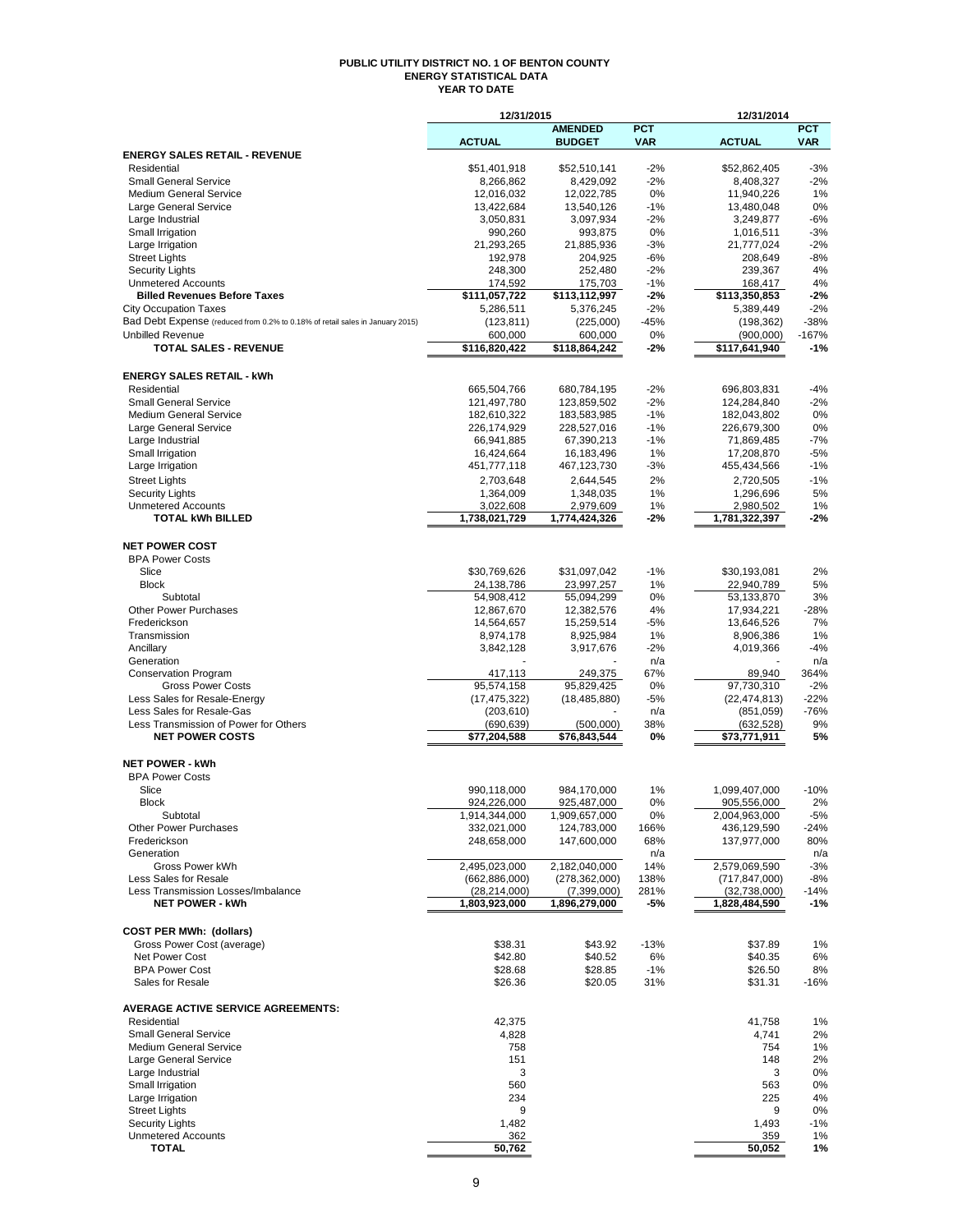### **PUBLIC UTILITY DISTRICT NO. 1 OF BENTON COUNTY KWH SALES MONTHLY ACTIVITY**

|                               | January                  | February                 | March                    | April                    | May                      | June                     | July                     | August                   | September                | October                  | November                 | December                 | Total                      |
|-------------------------------|--------------------------|--------------------------|--------------------------|--------------------------|--------------------------|--------------------------|--------------------------|--------------------------|--------------------------|--------------------------|--------------------------|--------------------------|----------------------------|
| Residential                   |                          |                          |                          |                          |                          |                          |                          |                          |                          |                          |                          |                          |                            |
| 2011                          | 87,928,561               | 74,994,510               | 66,362,298               | 56,496,440               | 44,658,070               | 38,780,815               | 45,214,732               | 49,562,439               | 53,301,689               | 40,235,412               | 51,381,140               | 79,037,233               | 687,953,339                |
| 2012                          | 88,212,383               | 80,652,978               | 57,019,446               | 49,435,721               | 40,022,618               | 41,521,205               | 46,830,893               | 57,987,360               | 50,232,442               | 36,528,055               | 52,822,005               | 66,753,204               | 668,018,310                |
| 2013                          | 85,933,904               | 77,488,047               | 56,513,417               | 48,071,841               | 41,520,865               | 42,301,535               | 51,932,912               | 59,463,795               | 53,272,213               | 41,006,176               | 52,879,427               | 87,502,483               | 697,886,615                |
| 2014                          | 90,995,045               | 86,856,866               | 61,276,449               | 46,126,349               | 38,751,097               | 43,347,010               | 51,878,664               | 62,101,272               | 49,381,509               | 38,520,801               | 51,127,327               | 76,441,442               | 696,803,831                |
| 2015                          | 81,753,251               | 70,842,807               | 51,195,817               | 43,964,172               | 38,845,198               | 48,995,659               | 62,750,008               | 58,699,674               | 48,136,350               | 37,850,154               | 46,905,821               | 75,565,855               | 665,504,766                |
| <b>Small General Service</b>  |                          |                          |                          |                          |                          |                          |                          |                          |                          |                          |                          |                          |                            |
| 2011                          | 11,059,833               | 10,192,630               | 9,181,231                | 9,382,413                | 9,157,991                | 9,277,162                | 10,078,685               | 10,533,804               | 10,921,485               | 9,047,075                | 8,522,751                | 10,983,138               | 118,338,198                |
| 2012                          | 11,620,253               | 11,081,244               | 8,731,569                | 8,613,151                | 9,186,607                | 9,378,977                | 10,247,220               | 11,671,124               | 11,202,911               | 8,464,869                | 9,293,606                | 9,929,524                | 119,421,055                |
| 2013                          | 11,394,724               | 10,700,711               | 8,862,866                | 8,958,701                | 9,285,161                | 9,833,210                | 10,896,923               | 12,097,199               | 11,379,590               | 8,965,721                | 9,306,967                | 11,245,947               | 122,927,720                |
| 2014                          | 12,002,884               | 11,773,687               | 9,247,968                | 8,838,271                | 8,960,528                | 10,069,805               | 10,898,332               | 12,390,218               | 11,106,946               | 9,214,420                | 9,056,203                | 10,725,578               | 124,284,840                |
| 2015                          | 11,273,647               | 10,444,066               | 8,399,963                | 8,630,563                | 9,005,788                | 10,616,996               | 12,060,700               | 11,955,370               | 10,809,845               | 9,065,197                | 8,719,747                | 10,515,898               | 121,497,780                |
| <b>Medium General Service</b> |                          |                          |                          |                          |                          |                          |                          |                          |                          |                          |                          |                          |                            |
| 2011                          | 15,884,076               | 14,063,566               | 13,241,633               | 14,443,388               | 14,171,832               | 13,508,596               | 14,835,014               | 15,898,300               | 16,378,392               | 13,612,489               | 12,898,272               | 16,527,877               | 175,463,435                |
| 2012                          | 15,995,754               | 14,843,947               | 12,863,785               | 13,464,357               | 13,553,914               | 14,103,136               | 14,973,817               | 16,437,847               | 16,513,370               | 14,079,820               | 14,709,116               | 14,459,816               | 175,998,679                |
| 2013                          | 15,375,716               | 14,629,522               | 12,714,807               | 13,158,263               | 13,461,961               | 14,198,240               | 15,233,651               | 16,943,765               | 16,157,388               | 14,583,038               | 14,990,108               | 15,803,535               | 177,249,994                |
| 2014<br>2015                  | 16,255,765<br>15,719,991 | 16,174,267<br>15,058,182 | 13,320,761<br>13,124,396 | 13,438,288<br>13,611,242 | 13,403,247<br>14,078,883 | 14,808,800<br>15,970,931 | 15,526,971<br>16,957,563 | 17,145,841<br>16,576,440 | 15,985,439<br>15,990,572 | 15,533,136<br>15,576,154 | 14,950,232<br>14,732,964 | 15,501,055<br>15,213,004 | 182,043,802<br>182,610,322 |
| <b>Large General Service</b>  |                          |                          |                          |                          |                          |                          |                          |                          |                          |                          |                          |                          |                            |
| 2011                          | 16,667,038               | 16,211,666               | 15,328,400               | 17,016,972               | 16,378,040               | 16,603,740               | 17,087,020               | 17,842,100               | 20,127,280               | 18,812,860               | 16,068,160               | 21,525,480               | 209,668,756                |
| 2012                          | 17,752,480               | 17,246,280               | 15,614,938               | 17,276,652               | 17,948,285               | 17,269,044               | 17,262,035               | 20,169,040               | 19,875,000               | 19,266,300               | 20,172,401               | 17,524,790               | 217, 377, 245              |
| 2013                          | 18,363,206               | 16,370,904               | 16,064,720               | 17,280,008               | 17,300,043               | 17,480,703               | 18,704,243               | 20,956,543               | 20,230,220               | 19,362,880               | 19,518,760               | 17,683,240               | 219,315,470                |
| 2014                          | 18,043,140               | 18,004,500               | 16,529,440               | 16,641,080               | 17,175,060               | 18,408,820               | 19,689,940               | 21,264,420               | 21,006,340               | 21,502,220               | 19,841,340               | 18,573,000               | 226,679,300                |
| 2015                          | 17,888,911               | 17,212,717               | 16,213,065               | 17,278,183               | 17,939,803               | 19,595,384               | 20,935,183               | 20,741,663               | 21,305,140               | 20,558,020               | 18,687,460               | 17,819,400               | 226, 174, 929              |
| Large Industrial              |                          |                          |                          |                          |                          |                          |                          |                          |                          |                          |                          |                          |                            |
| 2011                          | 6,299,710                | 4,802,485                | 6,254,835                | 4,856,705                | 6,011,530                | 5,928,790                | 6,292,475                | 6,387,425                | 5,827,005                | 3,302,090                | 2,967,790                | 6,479,970                | 65,410,810                 |
| 2012                          | 6,484,220                | 5,701,260                | 6,243,370                | 6,036,840                | 5,596,185                | 5,463,635                | 5,815,140                | 6,333,690                | 4,362,805                | 6,313,930                | 6,307,555                | 5,916,535                | 70,575,165                 |
| 2013                          | 6,303,530                | 5,690,550                | 5,970,720                | 6,363,470                | 6,331,645                | 6,273,940                | 6,074,935                | 6,052,520                | 3,037,994                | 6,374,590                | 4,922,960                | 6,405,925                | 69,802,779                 |
| 2014                          | 6,203,055                | 5,695,020                | 6,141,110                | 5,917,690                | 6,227,320                | 6,005,800                | 6,111,425                | 6,258,875                | 5,080,145                | 6,181,005                | 6,125,825                | 5,922,215                | 71,869,485                 |
| 2015                          | 5,597,495                | 5,394,485                | 5,337,365                | 5,784,330                | 5,632,340                | 5,678,570                | 4,981,620                | 6,171,695                | 5,623,820                | 5,598,540                | 5,408,760                | 5,732,865                | 66,941,885                 |
| <b>Small Irrigation</b>       |                          |                          |                          |                          |                          |                          |                          |                          |                          |                          |                          |                          |                            |
| 2011                          | 3,723                    | 2,907                    | 337,065                  | 903,922                  | 1,753,860                | 2,125,131                | 2,842,380                | 3,157,391                | 2,260,605                | 1,098,718                | 113,937                  | 6,895                    | 14,606,534                 |
| 2012                          | 98                       | 8                        | 300,470                  | 947,657                  | 2,146,900                | 2,179,098                | 3,052,837                | 3,270,042                | 2,207,181                | 1,058,286                | 2,284                    | $\overline{7}$           | 15,164,868                 |
| 2013                          | 101                      |                          | 480,748                  | 1,347,003                | 2,288,143                | 2,390,103                | 3,152,789                | 2,941,397                | 1,826,383                | 742,890                  | 41,696                   | 30                       | 15,211,283                 |
| 2014<br>2015                  |                          | 9                        | 566,022<br>648,290       | 1,370,794<br>1,481,286   | 2,487,573<br>2,159,616   | 2,926,545<br>2,668,782   | 3,475,842<br>3,213,086   | 2,988,591<br>3,002,663   | 2,248,398<br>2,075,784   | 1,145,157<br>1,172,302   | (52)<br>2,846            |                          | 17,208,870<br>16,424,664   |
|                               |                          |                          |                          |                          |                          |                          |                          |                          |                          |                          |                          |                          |                            |
| Large Irrigation              | 58,069                   | 431,210                  | 4,512,419                | 21,126,273               | 36,909,547               | 72,058,616               | 86,862,127               |                          | 40,855,201               | 14,327,819               |                          |                          | 367,392,758                |
| 2011<br>2012                  | 527,285                  | 661,067                  | 6,815,749                | 22,601,004               | 63,674,660               | 58,919,819               | 83,415,022               | 84,616,557<br>75,956,400 | 37,124,484               | 18,674,352               | 5,400,066<br>1,931,662   | 234,854<br>271,944       | 370,573,448                |
| 2013                          | 259,061                  | 415,476                  | 10,346,643               | 24,726,514               | 62,939,428               | 75,510,554               | 97,242,342               | 66,591,892               | 27,504,705               | 18,933,975               | 5,069,220                | (2, 131, 722)            | 387,408,088                |
| 2014                          | 247,328                  | 266,769                  | 11,959,400               | 40,053,677               | 68,929,139               | 94,789,557               | 102,773,871              | 67,085,339               | 38,117,908               | 27,773,132               | 3,179,515                | 258,931                  | 455,434,566                |
| 2015                          | 214,532                  | 210,554                  | 14,636,633               | 39,362,242               | 61,259,905               | 103,842,869              | 98,850,190               | 67,471,445               | 37,832,472               | 24,467,386               | 3,414,781                | 214,109                  | 451,777,118                |
| <b>Street Lights</b>          |                          |                          |                          |                          |                          |                          |                          |                          |                          |                          |                          |                          |                            |
| 2011                          | 447,437                  | 447,617                  | 447,617                  | 447,905                  | 447,905                  | 471,089                  | 471,071                  | 469,991                  | 469,991                  | 470,063                  | 470,675                  | 470,680                  | 5,532,041                  |
| 2012                          | 432,872                  | 432,872                  | 398,337                  | 356,249                  | 346,935                  | 339,628                  | 339,628                  | 327,569                  | 309,982                  | 300,873                  | 285,170                  | 266,257                  | 4,136,372                  |
| 2013                          | 229,267                  | 229,267                  | 229,161                  | 229,161                  | 229,161                  | 229,161                  | 229,161                  | 229,209                  | 229,209                  | 229,245                  | 229,395                  | 229,425                  | 2,750,822                  |
| 2014                          | 229,425                  | 229,425                  | 229,515                  | 229,515                  | 225,070                  | 224,939                  | 225,064                  | 225,640                  | 225,514                  | 225,514                  | 225,298                  | 225,586                  | 2,720,505                  |
| 2015                          | 225,624                  | 225,624                  | 225,624                  | 225,672                  | 225,672                  | 225,672                  | 224,880                  | 224,880                  | 224,928                  | 225,024                  | 225,024                  | 225,024                  | 2,703,648                  |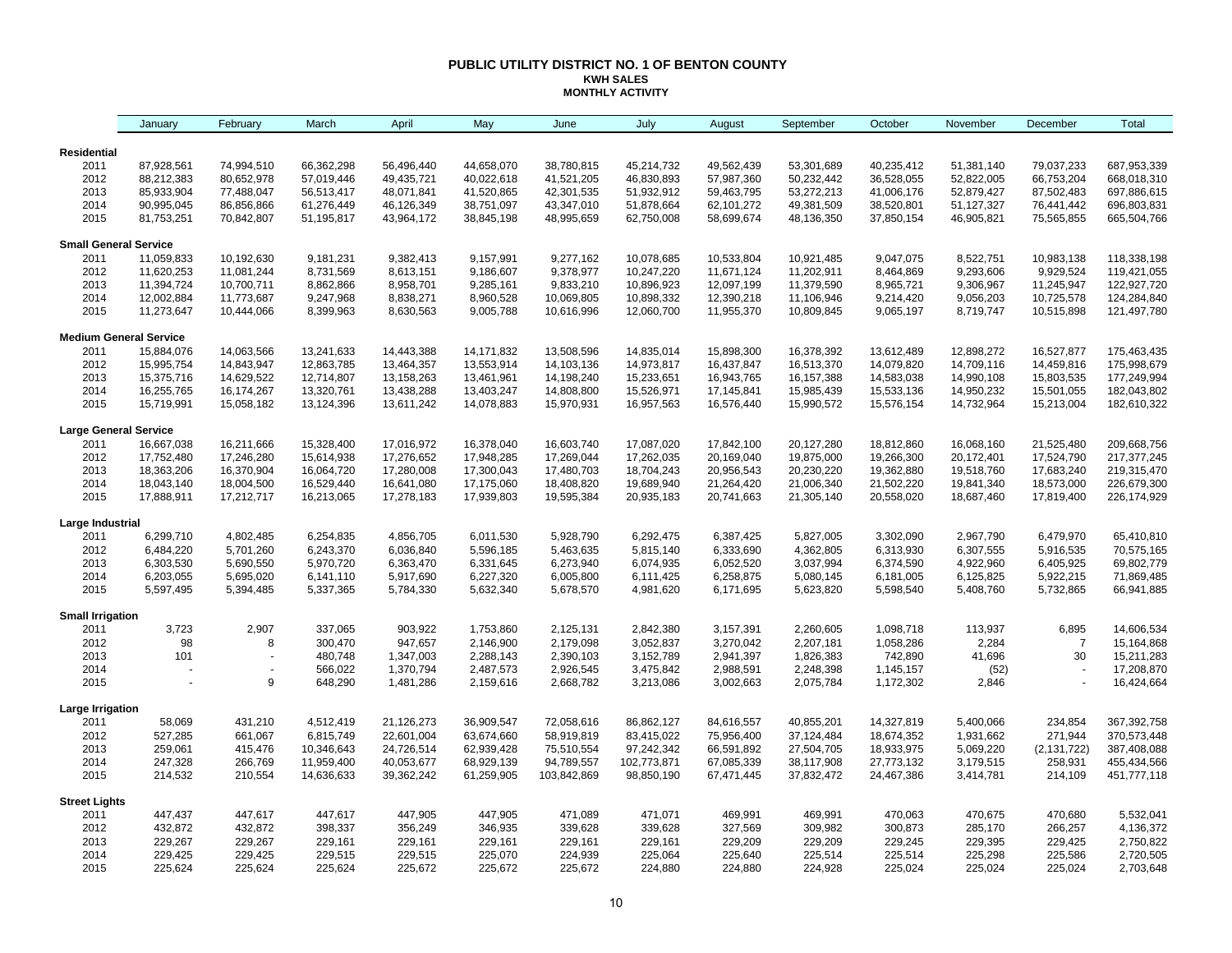### **PUBLIC UTILITY DISTRICT NO. 1 OF BENTON COUNTY KWH SALES MONTHLY ACTIVITY**

|                        | January     | February    | March       | April       | May         | June        | July        | August      | September     | October     | November    | December    | Total         |
|------------------------|-------------|-------------|-------------|-------------|-------------|-------------|-------------|-------------|---------------|-------------|-------------|-------------|---------------|
| <b>Security Lights</b> |             |             |             |             |             |             |             |             |               |             |             |             |               |
| 2011                   | 90,387      | 90,567      | 90,675      | 90,675      | 90,747      | 91,323      | 90,855      | 90,207      | 90,315        | 90,315      | 90,315      | 90,459      | 1,086,840     |
| 2012                   | 90,387      | 90,459      | 90,387      | 90,423      | 90,135      | 90,099      | 90,135      | 90,135      | 90,135        | 90,873      | 90,765      | 89,811      | 1,083,744     |
| 2013                   | 104,964     | 104,964     | 105,351     | 105,258     | 105,222     | 105,163     | 105,163     | 104,948     | 104,561       | 104,346     | 103,807     | 103,678     | 1,257,425     |
| 2014                   | 103,678     | 103,678     | 103,420     | 103,377     | 103,334     | 103,248     | 103,476     | 114,623     | 114,494       | 114,494     | 114,444     | 114,430     | 1,296,696     |
| 2015                   | 114,451     | 114,408     | 114,073     | 113,696     | 113,531     | 113,488     | 113,488     | 113,445     | 113,402       | 113,359     | 113,359     | 113,309     | 1,364,009     |
| <b>Unmetered</b>       |             |             |             |             |             |             |             |             |               |             |             |             |               |
| 2011                   | 243,193     | 243,193     | 243,193     | 243,193     | 242,209     | 242,209     | 242,324     | 242,154     | 242,154       | 242,154     | 241,579     | 241,464     | 2,909,019     |
| 2012                   | 241,464     | 241,464     | 244,466     | 244,466     | 244,466     | 244,472     | 244,472     | 244,472     | 244,472       | 244,472     | 244,472     | 244,472     | 2,927,630     |
| 2013                   | 243,914     | 245,210     | 246,506     | 246,506     | 247,676     | 247,676     | 247,676     | 247,676     | 247,676       | 247,676     | 247,676     | 247,686     | 2,963,554     |
| 2014                   | 247,686     | 247,516     | 247,516     | 247,516     | 248,246     | 248,246     | 248,246     | 249,106     | 249,106       | 249,106     | 249,106     | 249,106     | 2,980,502     |
| 2015                   | 249,106     | 249,106     | 249,106     | 248,919     | 248,919     | 248,919     | 248,919     | 254,930     | 254,845       | 255,749     | 257,045     | 257,045     | 3,022,608     |
| Total                  |             |             |             |             |             |             |             |             |               |             |             |             |               |
| 2011                   | 138,682,027 | 121,480,351 | 115,999,366 | 125,007,886 | 129,821,731 | 159,087,471 | 184,016,683 | 188,800,368 | 150,474,117   | 101,238,995 | 98,154,685  | 135,598,050 | 648,361,730   |
| 2012                   | 141,357,196 | 130,951,579 | 108,322,517 | 119,066,520 | 152,810,705 | 149,509,113 | 182,271,199 | 192,487,679 | 142, 162, 782 | 105,021,830 | 105,859,036 | 115,456,360 | 645,276,516,ا |
| 2013                   | 138,208,387 | 125,874,651 | 111,534,939 | 120,486,725 | 153,709,305 | 168,570,285 | 203,819,795 | 185,628,944 | 133,989,939   | 110,550,537 | 107,310,016 | 137,090,227 | 696,773,750,  |
| 2014                   | 144,328,006 | 139,351,728 | 119,621,601 | 132,966,557 | 156,510,614 | 190,932,770 | 210,931,831 | 189,823,925 | 143,515,799   | 120,458,985 | 104,869,238 | 128,011,343 | ,781,322,397  |
| 2015                   | 133,037,008 | 119,751,958 | 110,144,332 | 130,700,305 | 149,509,655 | 207,957,270 | 220,335,637 | 185,212,205 | 142,367,158   | 114,881,885 | 98,467,807  | 125,656,509 | ,738,021,729  |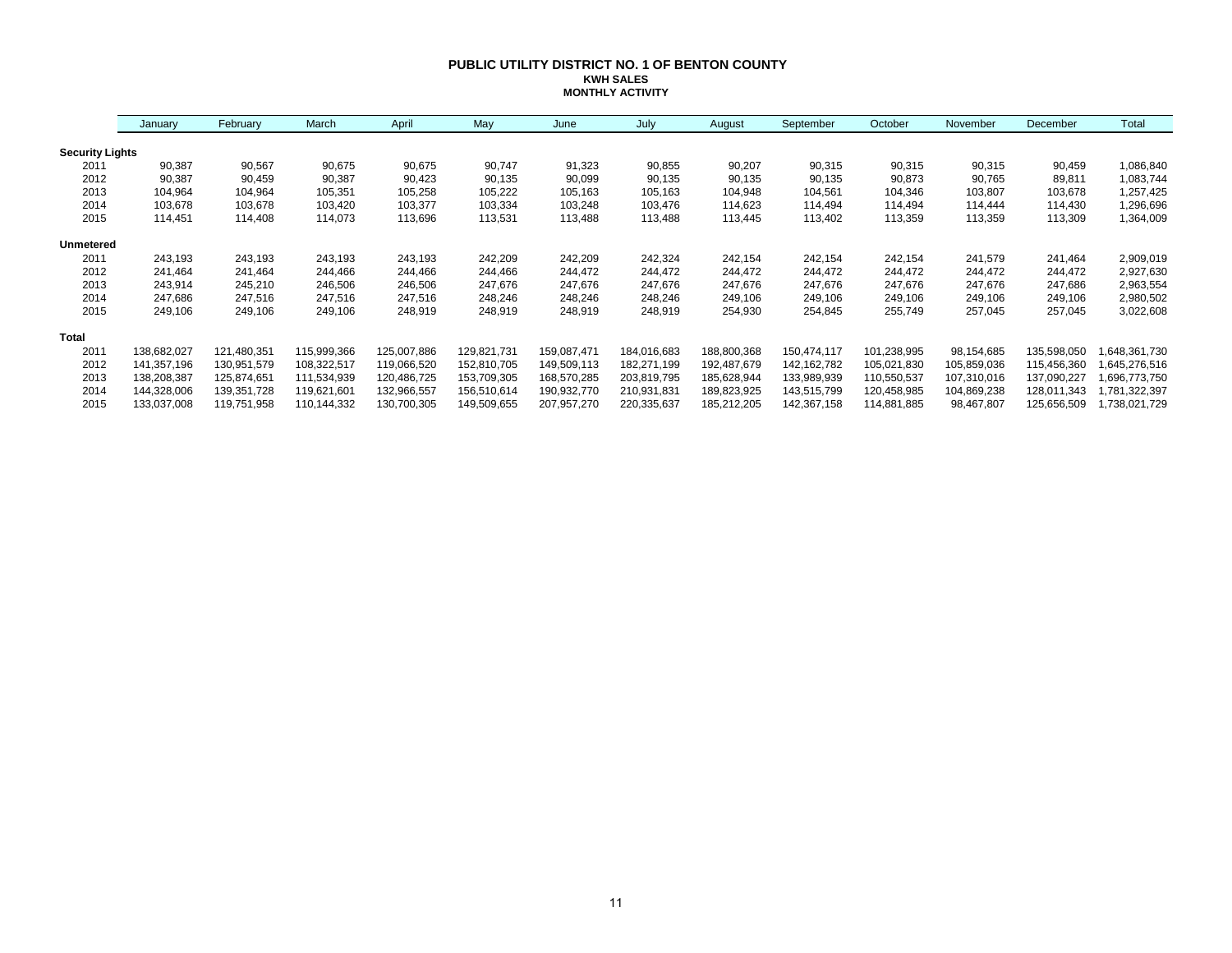## **PUBLIC UTILITY DISTRICT NO. 1 OF BENTON COUNTY CAPITAL ADDITIONS AND RETIREMENTS CURRENT MONTH**

|                                                     | <b>BALANCE</b>          |                  |                    | <b>BALANCE</b>           |
|-----------------------------------------------------|-------------------------|------------------|--------------------|--------------------------|
|                                                     | 11/30/2015              | <b>ADDITIONS</b> | <b>RETIREMENTS</b> | 12/31/2015               |
|                                                     |                         |                  |                    |                          |
| <b>INTANGIBLE PLANT:</b>                            |                         |                  |                    |                          |
| Organizations<br><b>Franchises &amp; Consents</b>   | \$28,379<br>10,022      | \$0              | \$0                | \$28,379<br>10,022       |
| Miscellaneous & Intangible Plant                    | 29,078                  |                  |                    | 29,078                   |
| <b>TOTAL</b>                                        | 67,480                  |                  |                    | 67,480                   |
|                                                     |                         |                  |                    |                          |
| <b>GENERATION PLANT:</b>                            |                         |                  |                    |                          |
| Land & Land Rights                                  |                         |                  |                    |                          |
| Structures & Improvements                           | 1,141,911               |                  |                    | 1,141,911                |
| Fuel Holders & Accessories                          |                         |                  |                    |                          |
| <b>Other Electric Generation</b>                    | 261,940                 | 351,014          |                    | 612,954                  |
| <b>Accessory Electric Equipment</b>                 |                         |                  |                    |                          |
| Miscellaneous Power Plant Equipment<br><b>TOTAL</b> | 1,403,851               | 351,014          |                    | 1,754,865                |
|                                                     |                         |                  |                    |                          |
| <b>TRANSMISSION PLANT:</b>                          |                         |                  |                    |                          |
| Land & Land Rights                                  | 156,400                 |                  |                    | 156,400                  |
| Clearing Land & Right Of Ways                       | 25,544                  |                  |                    | 25,544                   |
| <b>Transmission Station Equipment</b>               | 832,047                 |                  |                    | 832,047                  |
| <b>Towers &amp; Fixtures</b>                        |                         |                  |                    |                          |
| Poles & Fixtures                                    | 3,976,615               |                  |                    | 3,976,615                |
| Overhead Conductor & Devices                        | 3,021,163               |                  |                    | 3,021,163                |
| <b>TOTAL</b>                                        | 8,011,769               |                  |                    | 8,011,769                |
|                                                     |                         |                  |                    |                          |
| <b>DISTRIBUTION PLANT:</b>                          |                         |                  |                    |                          |
| Land & Land Rights                                  | 1,643,001               | 4,356            |                    | 1,647,358                |
| Structures & Improvements                           | 295,502                 |                  |                    | 295,502                  |
| <b>Station Equipment</b>                            | 38,282,865              | 218,159          |                    | 38,501,024               |
| Poles, Towers & Fixtures                            | 19,126,174              | 26,308           | (5,578)            | 19,146,903               |
| Overhead Conductor & Devices                        | 12,167,887              | 3,465            |                    | 12, 171, 352             |
| <b>Underground Conduit</b>                          | 32,275,094              | 86,524           | (7,038)            | 32,354,579               |
| Underground Conductor & Devices                     | 42,251,173              | 178,378          | (70, 809)          | 42,358,742               |
| <b>Line Transformers</b>                            | 28,624,671              | 25,164           |                    | 28,649,834               |
| Services-Overhead                                   | 2,939,103<br>18,652,253 | 8,335            |                    | 2,947,438                |
| Services-Underground<br><b>Meters</b>               | 10,436,569              | 41,549<br>84,776 |                    | 18,693,802<br>10,521,345 |
| Security Lighting                                   | 873,908                 | 653              | (610)              | 873,950                  |
| <b>Street Lighting</b>                              | 760,005                 |                  |                    | 760,005                  |
| <b>SCADA System</b>                                 | 2,045,763               | 19,991           |                    | 2,065,754                |
| <b>TOTAL</b>                                        | 210,373,967             | 697,658          | (84, 035)          | 210,987,589              |
|                                                     |                         |                  |                    |                          |
| <b>GENERAL PLANT:</b>                               |                         |                  |                    |                          |
| Land & Land Rights                                  | 1,130,759               |                  |                    | 1,130,759                |
| Structures & Improvements                           | 18,252,191              |                  |                    | 18,252,191               |
| Information Systems & Technology                    | 15,838,446              | 222,503          |                    | 16,060,948               |
| <b>Transportation Equipment</b>                     | 7,277,690               | 46,737           |                    | 7,324,428                |
| <b>Stores Equipment</b>                             | 54,108                  |                  |                    | 54,108                   |
| Tools, Shop & Garage Equipment                      | 454,973                 |                  |                    | 454,973                  |
| Laboratory Equipment                                | 535,877                 |                  |                    | 535,877                  |
| <b>Communication Equipment</b>                      | 2,401,911               | 100              |                    | 2,402,011                |
| <b>Broadband Equipment</b>                          | 18,591,913              | 12,292           |                    | 18,604,205               |
| Miscellaneous Equipment                             | 1,168,910               |                  |                    | 1,168,910                |
| <b>Other Capitalized Costs</b><br><b>TOTAL</b>      | 10,697,653              | 1,037,483        |                    | 11,735,136               |
|                                                     | 76,404,431              | 1,319,114        |                    | 77,723,546               |
| TOTAL ELECTRIC PLANT ACCOUNTS                       | 296,261,498             | 2,367,786        | (84, 035)          | 298,545,249              |
|                                                     |                         |                  |                    |                          |
| <b>PLANT HELD FOR FUTURE USE</b>                    | 388,589                 |                  |                    | 388,589                  |
|                                                     |                         |                  |                    |                          |
| <b>CONSTRUCTION WORK IN PROGRESS</b>                | 3,526,298               | (780,652)        |                    | 2,745,647                |
|                                                     |                         |                  |                    |                          |
| <b>TOTAL CAPITAL</b>                                | \$300,176,385           | \$1,587,134      | (\$84,035)         | \$301,679,484            |
|                                                     |                         |                  |                    |                          |

**\$1,146,313 Budget**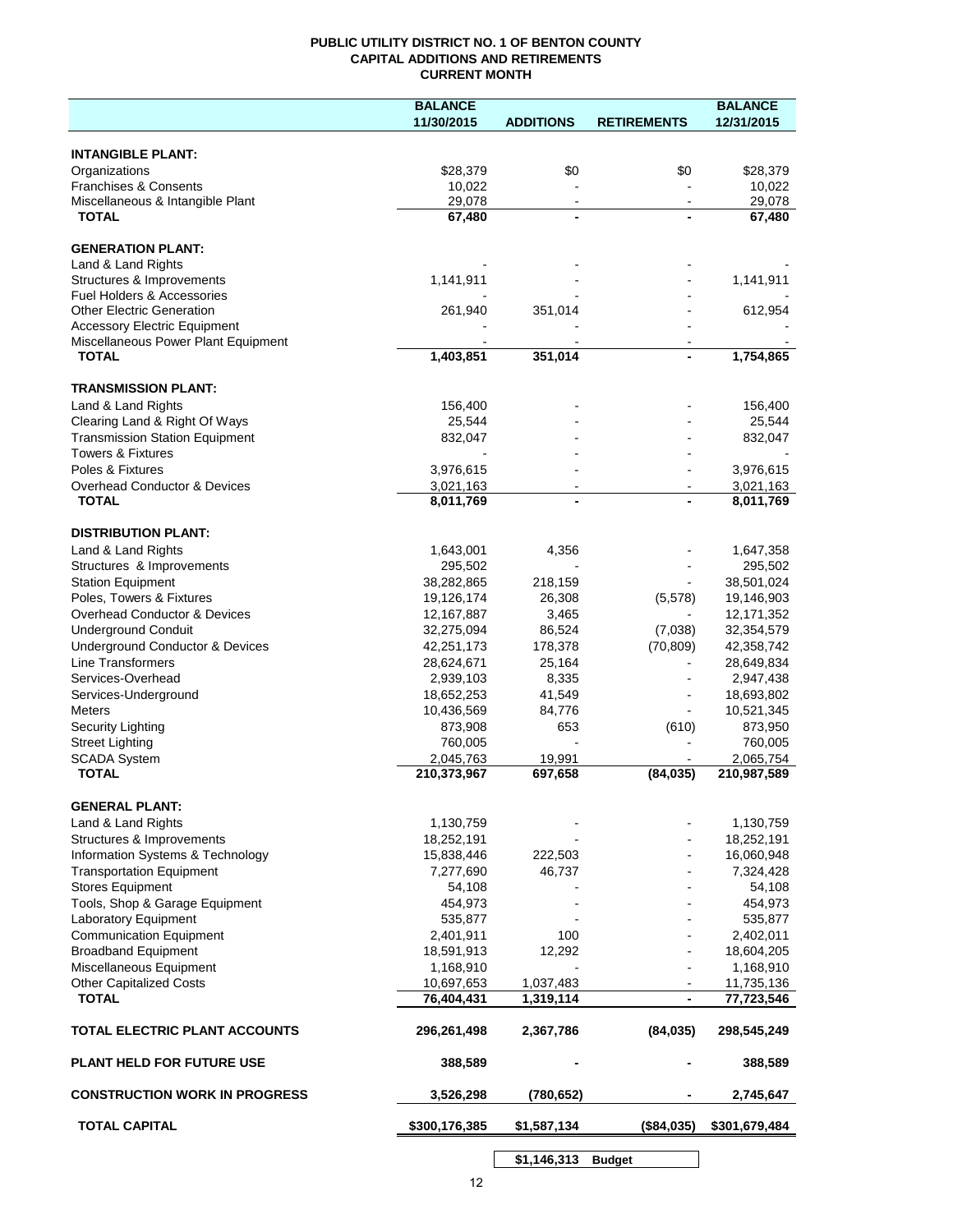## **PUBLIC UTILITY DISTRICT NO. 1 OF BENTON COUNTY CAPITAL ADDITIONS AND RETIREMENTS YEAR TO DATE**

|                                         | <b>BALANCE</b>           |                     |                    | <b>BALANCE</b>           |
|-----------------------------------------|--------------------------|---------------------|--------------------|--------------------------|
|                                         | 12/31/2014               | <b>ADDITIONS</b>    | <b>RETIREMENTS</b> | 12/31/2015               |
|                                         |                          |                     |                    |                          |
| <b>INTANGIBLE PLANT:</b>                |                          |                     |                    |                          |
| Organizations                           | \$28,379                 | \$0                 | \$0                | \$28,379                 |
| <b>Franchises &amp; Consents</b>        | 10,022                   |                     |                    | 10,022                   |
| Miscellaneous & Intangible Plant        | 29,078                   | $\blacksquare$      | $\blacksquare$     | 29,078                   |
| <b>TOTAL</b>                            | 67,480                   |                     |                    | 67,480                   |
| <b>GENERATION PLANT:</b>                |                          |                     |                    |                          |
| Land & Land Rights                      |                          |                     |                    |                          |
| Structures & Improvements               | 1,141,911                |                     |                    | 1,141,911                |
| Fuel Holders & Accessories              |                          |                     |                    |                          |
| <b>Other Electric Generation</b>        | 261,940                  | 351,014             |                    | 612,954                  |
| <b>Accessory Electric Equipment</b>     |                          |                     |                    |                          |
| Miscellaneous Power Plant Equipment     |                          |                     |                    |                          |
| <b>TOTAL</b>                            | 1,403,851                | 351,014             |                    | 1,754,865                |
|                                         |                          |                     |                    |                          |
| <b>TRANSMISSION PLANT:</b>              |                          |                     |                    |                          |
| Land & Land Rights                      | 156,400                  |                     |                    | 156,400                  |
| Clearing Land & Right Of Ways           | 25,544                   |                     |                    | 25,544                   |
| <b>Transmission Station Equipment</b>   | 832,047                  |                     |                    | 832,047                  |
| <b>Towers &amp; Fixtures</b>            |                          |                     |                    |                          |
| Poles & Fixtures                        | 3,974,373                | 2,500               | (259)              | 3,976,615                |
| <b>Overhead Conductor &amp; Devices</b> | 3,010,644                | 24,392              | (13, 873)          | 3,021,163                |
| <b>TOTAL</b>                            | 7,999,008                | 26,892              | (14, 131)          | 8,011,769                |
|                                         |                          |                     |                    |                          |
| <b>DISTRIBUTION PLANT:</b>              |                          |                     |                    |                          |
| Land & Land Rights                      | 1,615,066                | 32,292              |                    | 1,647,358                |
| Structures & Improvements               | 290,439                  | 5,063               |                    | 295,502                  |
| <b>Station Equipment</b>                | 37,209,104               | 1,350,314           | (58, 394)          | 38,501,024               |
| Poles, Towers & Fixtures                | 18,688,917               | 638,432             | (180, 446)         | 19,146,903               |
| Overhead Conductor & Devices            | 11,758,715               | 481,700             | (69,063)           | 12, 171, 352             |
| <b>Underground Conduit</b>              | 31,642,484               | 751,292             | (39, 197)          | 32,354,579               |
| Underground Conductor & Devices         | 41,409,423               | 1,306,583           | (357, 264)         | 42,358,742               |
| Line Transformers                       | 27,565,110               | 1,301,382           | (216, 658)         | 28,649,834               |
| Services-Overhead                       | 2,885,875                | 68,259              | (6,696)            | 2,947,438                |
| Services-Underground                    | 18,107,312               | 606,943             | (20, 453)          | 18,693,802               |
| Meters                                  | 10,226,191               | 295,154             |                    | 10,521,345               |
| Security Lighting                       | 876,499                  | 5,336               | (7, 884)           | 873,950                  |
| <b>Street Lighting</b>                  | 761,403                  | (880)               | (518)              | 760,005                  |
| <b>SCADA System</b><br><b>TOTAL</b>     | 2,007,957<br>205,044,497 | 57,797<br>6,899,665 | (956, 573)         | 2,065,754<br>210,987,589 |
|                                         |                          |                     |                    |                          |
| <b>GENERAL PLANT:</b>                   |                          |                     |                    |                          |
| Land & Land Rights                      | 1,130,759                |                     |                    | 1,130,759                |
| Structures & Improvements               | 18,229,463               | 22,728              |                    | 18,252,191               |
| Information Systems & Technology        | 15,412,631               | 648,317             |                    | 16,060,948               |
| <b>Transportation Equipment</b>         | 7,004,663                | 319,765             |                    | 7,324,428                |
| <b>Stores Equipment</b>                 | 54,108                   |                     |                    | 54,108                   |
| Tools, Shop & Garage Equipment          | 454,973                  |                     |                    | 454,973                  |
| Laboratory Equipment                    | 516,309                  | 19,568              |                    | 535,877                  |
| <b>Communication Equipment</b>          | 2,400,115                | 1,896               |                    | 2,402,011                |
| <b>Broadband Equipment</b>              | 17,844,162               | 760,042             |                    | 18,604,205               |
| Miscellaneous Equipment                 | 1,120,461                | 48,449              |                    | 1,168,910                |
| <b>Other Capitalized Costs</b>          | 11,118,314               | 1,697,469           | (1,080,647)        | 11,735,136               |
| <b>TOTAL</b>                            | 75,285,957               | 3,518,236           | (1,080,647)        | 77,723,546               |
|                                         |                          |                     |                    |                          |
| TOTAL ELECTRIC PLANT ACCOUNTS           | 289,800,793              | 10,795,807          | (2,051,352)        | 298,545,249              |
| <b>PLANT HELD FOR FUTURE USE</b>        | 388,589                  |                     |                    | 388,589                  |
| <b>CONSTRUCTION WORK IN PROGRESS</b>    | 1,502,261                | 1,243,385           |                    | 2,745,647                |
| <b>TOTAL CAPITAL</b>                    | \$291,691,644            |                     | (\$2,051,352)      | \$301,679,484            |
|                                         |                          | \$12,039,192        |                    |                          |
|                                         |                          | \$13,816,889        | <b>Budget</b>      |                          |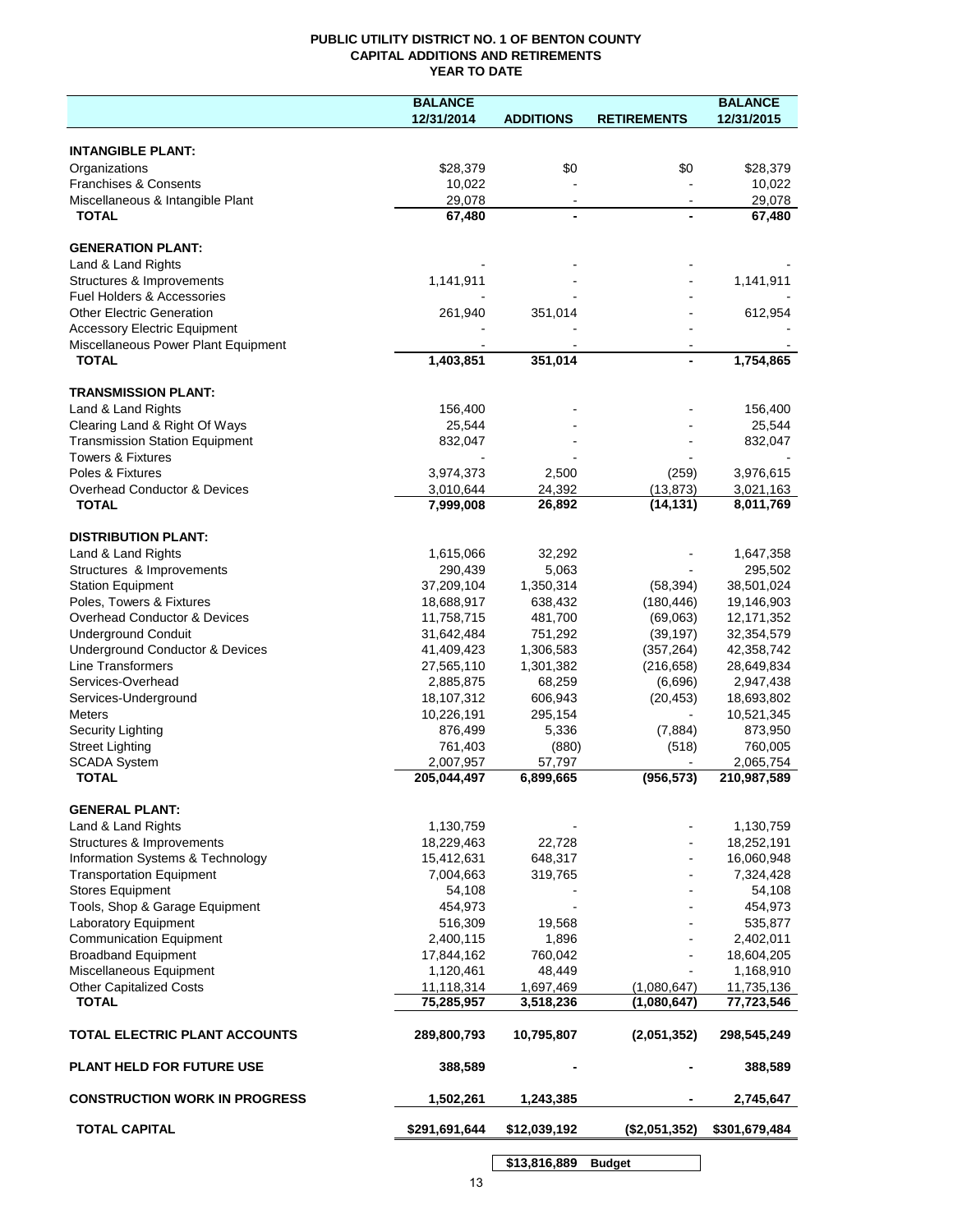## **PUBLIC UTILITY DISTRICT NO. 1 OF BENTON COUNTY STATEMENT OF CASH FLOWS**

|                                                                                                           | <b>YTD</b><br>12/31/2015       | <b>Monthly</b><br>12/31/2015 |
|-----------------------------------------------------------------------------------------------------------|--------------------------------|------------------------------|
|                                                                                                           |                                |                              |
| <b>CASH FLOWS FROM OPERATING ACTIVITIES</b>                                                               |                                |                              |
| Cash Received from Customers and Counterparties                                                           | \$138,980,826                  | \$11,761,080                 |
| Cash Paid to Suppliers and Counterparties                                                                 | (101, 542, 786)                | (8, 255, 493)                |
| Cash Paid to Employees<br><b>Taxes Paid</b>                                                               | (13, 382, 788)<br>(11,898,735) | (1,097,941)<br>(719, 465)    |
| <b>Net Cash Provided by Operating Activities</b>                                                          | 12,156,517                     | 1,688,181                    |
|                                                                                                           |                                |                              |
| <b>CASH FLOWS FROM NONCAPITAL FINANCING ACTIVITIES</b>                                                    |                                |                              |
| Other Interest Expense                                                                                    | (52, 972)                      | (9,711)                      |
| Net Cash Used by Noncapital Financing Activities                                                          | (52, 972)                      | (9,711)                      |
| <b>CASH FLOWS FROM CAPITAL AND RELATED FINANCING ACTIVITIES</b>                                           |                                |                              |
| <b>Acquisition of Capital Assets</b>                                                                      | (11,702,914)                   | (1,744,099)                  |
| 2005 Series Bond Call Principal                                                                           | (1,900,000)                    |                              |
| <b>Bond Principal Paid</b>                                                                                | (1,965,000)                    |                              |
| <b>Bond Interest Paid</b><br><b>Capital Contributions</b>                                                 | (2,456,243)<br>2,471,250       | 150,470                      |
| Sale of Assets                                                                                            | 117,420                        | 56,130                       |
| Net Cash Used by Capital and Related Financing Activities                                                 | (15, 435, 487)                 | (1,537,499)                  |
| <b>CASH FLOWS FROM INVESTING ACTIVITIES</b>                                                               |                                |                              |
| Interest Income                                                                                           | 288,869                        | 37,581                       |
| Proceeds from Sale of Investments                                                                         | 16,983,270                     | 3,997,250                    |
| Purchase of Investments                                                                                   | (10,983,542)                   | (3,986,542)                  |
| Joint Venture Net Revenue (Expense)<br><b>Net Cash Provided by Investing Activities</b>                   | 6,288,597                      | 48,289                       |
| <b>NET INCREASE (DECREASE) IN CASH</b>                                                                    | 2,956,655                      | 189,260                      |
|                                                                                                           |                                |                              |
| <b>CASH BALANCE, BEGINNING</b>                                                                            | \$25,640,377                   | \$28,407,772                 |
| <b>CASH BALANCE, ENDING</b>                                                                               | \$28,597,032                   | \$28,597,032                 |
|                                                                                                           |                                |                              |
| <b>RECONCILIATION OF NET OPERATING INCOME TO NET</b><br><b>CASH PROVIDED BY OPERATING ACTIVITIES</b>      |                                |                              |
| <b>Net Operating Revenues</b>                                                                             | (\$3,338,955)                  | \$205,002                    |
|                                                                                                           |                                |                              |
| Adjustments to reconcile net operating income to net cash                                                 |                                |                              |
| provided by operating activities:<br>Depreciation & Amortization                                          | 13,207,539                     | 1,039,688                    |
| <b>Unbilled Revenues</b>                                                                                  | (600,000)                      | (700,000)                    |
| Misellaneous Other Revenue & Receipts                                                                     | 100,113                        | 7                            |
| GASB 68 Pension Expense                                                                                   | (157, 447)                     | (157, 447)                   |
| Decrease (Increase) in Accounts Receivable                                                                | 695,706                        | 288,450                      |
| Decrease (Increase) in BPA Prepay Receivable                                                              | 600,000                        | 50,000                       |
| Decrease (Increase) in Inventories                                                                        | (332,670)                      | (48, 452)                    |
| Decrease (Increase) in Prepaid Expenses                                                                   | 300,224                        | (172, 471)                   |
| Decrease (Increase) in Wholesale Power Receivable                                                         | 734,808                        | 57,853                       |
| Decrease (Increase) in Miscellaneous Assets                                                               | (2,373)                        | 374,377                      |
| Decrease (Increase) in Prepaid Expenses and Other Charges                                                 | (203, 709)                     | (2, 249, 757)                |
| Decrease (Increase) in Deferred Derivative Outflows<br>Increase (Decrease) in Deferred Derivative Inflows | (1, 291, 230)<br>782,109       | (1,620,652)<br>2,297,957     |
| Increase (Decrease) in Warrants Outstanding                                                               | (57, 387)                      | 114,065                      |
| Increase (Decrease) in Accounts Payable                                                                   | (110, 029)                     | 330,634                      |
| Increase (Decrease) in Accrued Taxes Payable                                                              | 364,971                        | 395,560                      |
| Increase (Decrease) in Customer Deposits                                                                  | (3,748)                        | 4,124                        |
| Increase (Decrease) in BPA Prepay Incentive Credit                                                        | (161, 256)                     | (13, 438)                    |
| Increase (Decrease) in Other Current Liabilities                                                          | (3,511)                        | (190, 807)                   |
| Increase (Decrease) in Other Credits                                                                      | 1,633,362                      | 1,683,488                    |
| <b>Net Cash Provided by Operating Activities</b>                                                          | \$12,156,517                   | \$1,688,181                  |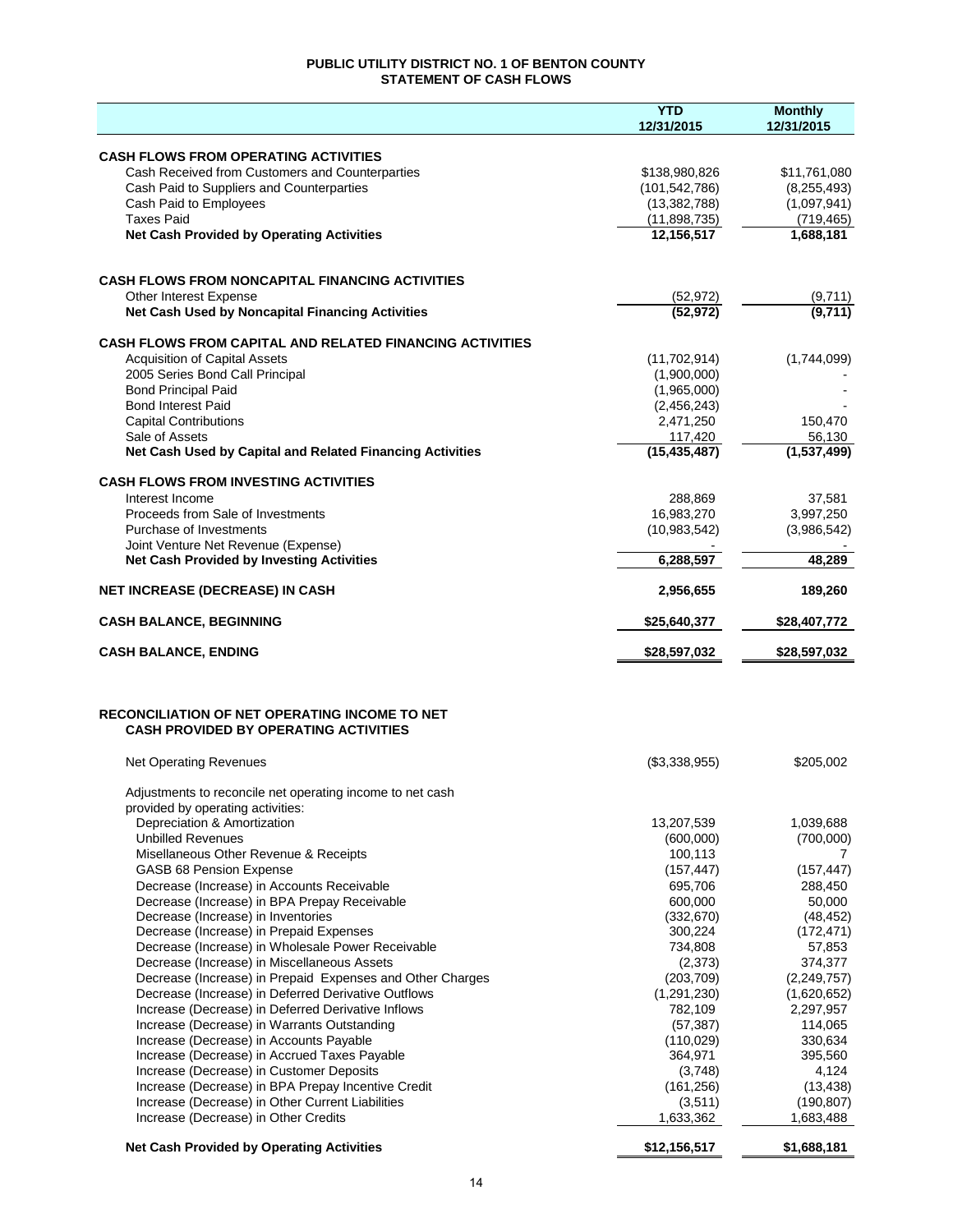## **PUBLIC UTILITY DISTRICT NO. 1 OF BENTON COUNTY WEATHER STATISTICS December 31, 2015**



| Year      | Jan  | Feb  | March | April | Mav  | June | July | Aug  | Sept | Oct  | Nov  | Dec  | Annual |
|-----------|------|------|-------|-------|------|------|------|------|------|------|------|------|--------|
| Normal    | 33.4 | 38.2 | 46.5  | 53.4  | 62.1 | 69.6 | 77.1 | 75.8 | 66.4 | 53.1 | 40.5 | 31.1 | 53.9   |
| 2015      | 34.4 | 45.3 | 51.5  | 54.6  | 66.5 | 79.0 | 81.4 | 77.9 | 65.2 | 59.9 | 39.8 | 34.8 | 57.5   |
| 2014      | 35.2 | 33.9 | 47.6  | 55.4  | 65.6 | 70.9 | 82.8 | 79.2 | 69.2 | 58.7 | 37.8 | 37.0 | 56.1   |
| 12-yr Avg | 32.3 | 38.1 | 46.5  | 52.8  | 62.4 | 69.8 | 79.0 | 76.5 | 66.9 | 53.9 | 39.5 | 31.2 | 53.9   |
|           |      |      |       |       |      |      |      |      |      |      |      |      |        |

|          | <b>Average Precipitation</b> |      |       |       |      |      |      |      |      |      |      |      |        |  |
|----------|------------------------------|------|-------|-------|------|------|------|------|------|------|------|------|--------|--|
| Year     | Jan                          | Feb  | March | April | Mav  | June | July | Aug  | Sept | Oct  | Nov  | Dec  | Annual |  |
| Normal   | 0.94                         | 0.70 | 0.57  | 0.55  | 0.51 | 0.51 | 0.23 | 0.18 | 0.31 | 0.49 | 0.95 | 1.20 | 7.14   |  |
| 2015     | 0.67                         | 0.42 | 0.65  | 0.09  | .49  | 0.13 | 0.05 |      | 0.06 | 0.28 | 0.60 | 2.04 | 6.48   |  |
| 2014     | 0.37                         | 1.12 | 00.   | 0.38  | 0.24 | 0.26 | 0.04 | 0.88 | 0.16 | 0.77 | 0.38 | 0.93 | 6.53   |  |
| 5-yr Avg | 0.67                         | 0.56 | 0.79  | 0.33  | 0.79 | 0.57 | 0.09 | 0.22 | 0.08 | 0.72 | 0.48 | . 12 | 6.41   |  |





|           | <b>Heating Degree Days by Month</b> |        |        |        |       |       |                                         |                |      |       |        |        |         |
|-----------|-------------------------------------|--------|--------|--------|-------|-------|-----------------------------------------|----------------|------|-------|--------|--------|---------|
| Year      | Jan                                 | Feb    | March  | April  | Mav   | June  | July                                    | Aug            | Sept | Oct   | Nov    | Dec    | Total   |
| 2015      | 951                                 | 551    | 419    | 313    | 71    |       | ۰.                                      | ۰              | 61   | 170   | 755    | 937    | 4.228   |
| 2014      | 924                                 | 870    | 537    | 287    | 60    | 16    | ۰                                       | ۰              | 17   | 219   | 815    | 866    | 4.611   |
| 13-yr Avg | .000                                | 755    | 566    | 369    | 145   | 27    |                                         | $\overline{2}$ | 49   | 342   | 770    | 1.045  | 5.069   |
|           |                                     |        |        |        |       |       |                                         |                |      |       |        |        |         |
|           |                                     |        |        |        |       |       | <b>Cumulative HDDs in Billing Cycle</b> |                |      |       |        |        |         |
| 2015      | 28.758                              | 21.748 | 17.114 | 11.048 | 5.847 | 660   | ۰.                                      |                | 810  | 2.771 | 12.264 | 27.739 | 128.759 |
| 2014      | 32.230                              | 27.835 | 22.822 | 11.999 | 5.878 | 961   | 270                                     | ۰              | 188  | 2.361 | 14.856 | 28.302 | 147.702 |
| 13-yr Avg | 32,063                              | 26.086 | 21.907 | 14.380 | 8.215 | 2,333 | 313                                     | 5              | 535  | 5.149 | 16.444 | 29.470 | 156.901 |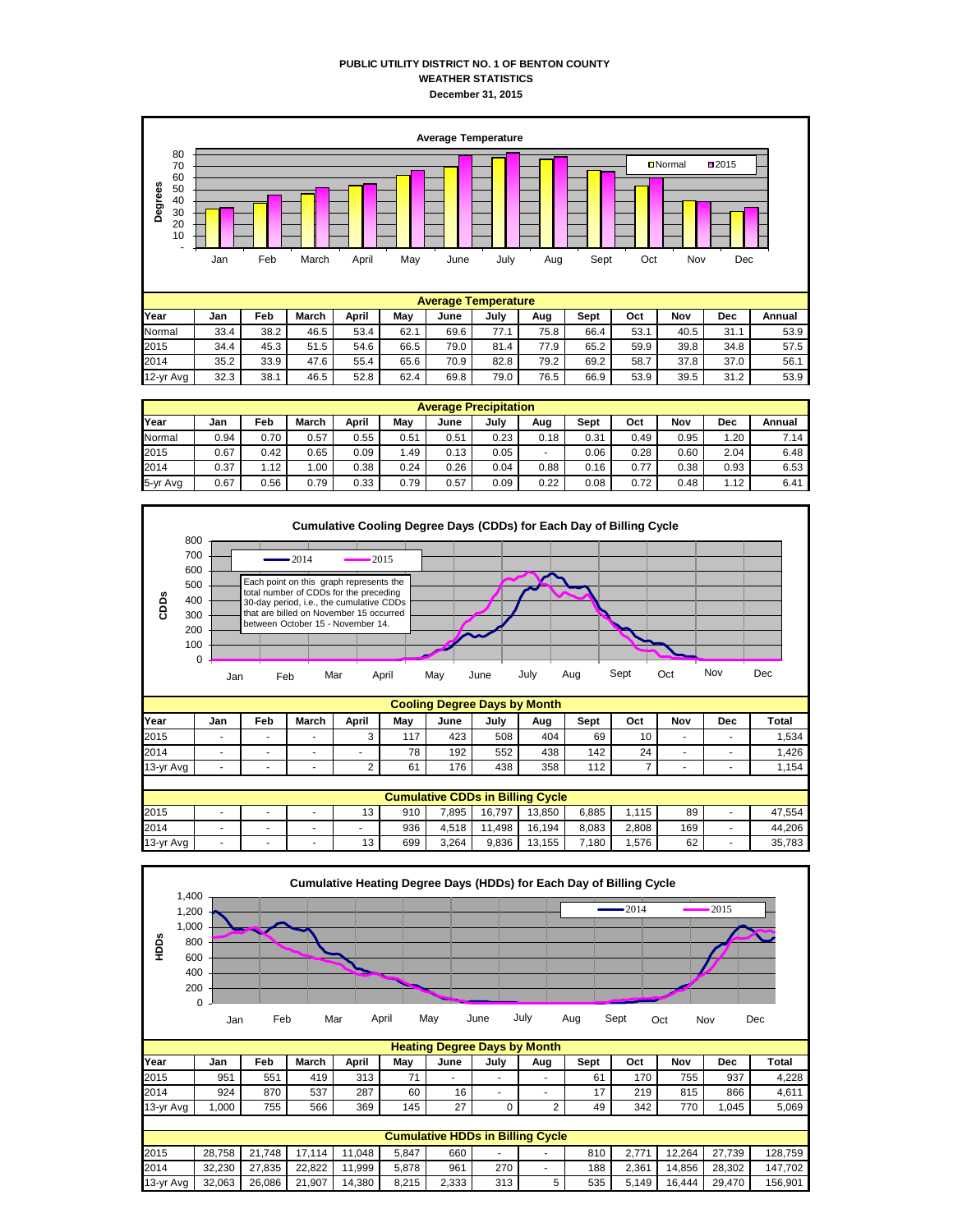#### **PUBLIC UTILITY DISTRICT NO. 1 OF BENTON COUNTY BROADBAND SUMMARY**

## *December Highlights*

Sunheaven Farms was connected to the fiber network with a 100Mbps, four year contract. Bruce Heating upgraded their connection and renewed services for another three year term. There were four T-Mobile sites that upgraded to 100Mbps and two T-Mobile sites that upgraded to 200Mbps. PocketiNet upgraded their Prosser Butte site to 500Mbps.

|                                                                                                            | <b>ACTUALS</b><br>2015 |                                 |                          |            |              |              |            |           |                          |                          |                          |            |                          |                          |             |                                  |                             |
|------------------------------------------------------------------------------------------------------------|------------------------|---------------------------------|--------------------------|------------|--------------|--------------|------------|-----------|--------------------------|--------------------------|--------------------------|------------|--------------------------|--------------------------|-------------|----------------------------------|-----------------------------|
|                                                                                                            | 2015 Budget            | <b>Amended</b><br><b>Budget</b> | Jan                      | Feb        | <b>March</b> | <b>April</b> | <b>May</b> | June      | July                     | <b>August</b>            | <b>Sept</b>              | Oct        | <b>Nov</b>               | <b>Dec</b>               | <b>YTD</b>  | <b>Budget</b><br><b>Variance</b> | <b>Inception</b><br>to Date |
| <b>OPERATING REVENUES</b>                                                                                  |                        |                                 |                          |            |              |              |            |           |                          |                          |                          |            |                          |                          |             |                                  |                             |
| Ethernet                                                                                                   | 1,626,858              | 1,393,958                       | \$118,860                | \$117,616  | \$112,958    | \$112,820    | \$114,484  | \$120,047 | \$123,508                | \$121,420                | \$121,856                | \$120,324  | \$99,902                 | \$98,107                 | \$1,381,900 | 12,058                           |                             |
| <b>TDM</b>                                                                                                 | 146,284                | 146,284                         | 12,031                   | 12,031     | 8,837        | 6,531        | 6,531      | 5,781     | 5,781                    | 5,781                    | 5,781                    | 5,781      | 5,781                    | 5,781                    | \$86,428    | 59,856                           |                             |
| Wireless                                                                                                   |                        | ٠                               | 39                       | 39         | 39           | 39           | 26         | 26        | 26                       | 26                       | 26                       | 26         | 26                       | 26                       | \$364       | (364)                            |                             |
| Co-Location                                                                                                |                        | $\overline{\phantom{a}}$        |                          |            | ÷            | ÷            | ٠          |           | $\overline{\phantom{a}}$ | $\sim$                   | $\overline{\phantom{a}}$ |            | $\sim$                   | $\overline{\phantom{a}}$ | \$0         |                                  |                             |
| <b>Internet Transport Service</b>                                                                          | 136,140                | 136,140                         | 10,295                   | 10,295     | 10,295       | 10,295       | 10,295     | 10,295    | 10,295                   | 10,427                   | 11,219                   | 11,312     | 7,000                    | 7,159                    | \$119,181   | 16,959                           |                             |
| <b>Fixed Wireless</b>                                                                                      | 97,376                 | 97,376                          | 7,646                    | 7,600      | 7,617        | 7,586        | 7,419      | 7,430     | 7,484                    | 7,475                    | 7,478                    | 7,420      | 7,493                    | 6,962                    | \$89,610    | 7,766                            |                             |
| Broadband Revenue - Other                                                                                  | 276,242                | 276,242                         | 23,470                   | 23,470     | 23,470       | 23,470       | 23,470     | 23,470    | 23,470                   | 23,470                   | 23,470                   | 47,315     | 43,595                   | 43,595                   | \$345,737   | (69, 495)                        |                             |
| Subtotal                                                                                                   | 2,282,900              | 2,050,000                       | 172,341                  | 171,051    | 163,217      | 160,741      | 162,225    | 167,049   | 170,563                  | 168,599                  | 169,830                  | 192,177    | 163,796                  | 161,630                  | \$2,023,220 |                                  |                             |
| NoaNet Maintenance Revenue                                                                                 |                        |                                 |                          | 852        |              | 590          |            |           |                          |                          |                          |            |                          |                          | \$1,441     |                                  |                             |
| <b>Bad Debt Expense</b>                                                                                    |                        |                                 |                          |            |              |              |            |           | Ĭ.                       | $\overline{\phantom{a}}$ |                          |            |                          |                          |             |                                  |                             |
| <b>Total Operating Revenues</b>                                                                            | 2,282,900              | 2,050,000                       | 172,341                  | 171,903    | 163,217      | 161,331      | 162.225    | 167,049   | 170,563                  | 168,599                  | 169,830                  | 192,177    | 163,796                  | 161,630                  | \$2,024,661 | 25,339                           | 14,192,546                  |
| <b>OPERATING EXPENSES</b>                                                                                  |                        |                                 |                          |            |              |              |            |           |                          |                          |                          |            |                          |                          |             |                                  |                             |
| Marketing & Business Development                                                                           |                        | $\blacksquare$                  |                          |            |              |              |            |           |                          |                          |                          |            |                          |                          |             |                                  |                             |
| General Expenses                                                                                           | 375,119                | 397,984                         | 8,714                    | 127,448    | 92,063       | 59,272       | 62,482     | 39,649    | 127,451                  | 41,344                   | 62,956                   | 55,965     | 61,717                   | 116,449                  | \$855,509   | (457, 525)                       |                             |
| Other Maintenance                                                                                          | 45,825                 | 172,784                         | 3,207                    | 5,141      | 10,121       | 28,093       | 27,667     | 3,198     | 1,315                    | 11,601                   | 12,875                   | 26,502     | 3,560                    | 11,030                   | \$144,309   | 28,475                           |                             |
| <b>NOC Maintenance</b>                                                                                     | 398,251                | 398,251                         | $\overline{\phantom{a}}$ | $\sim$     | $\sim$       | $\sim$       |            |           | $\overline{\phantom{a}}$ | $\overline{\phantom{a}}$ | $\overline{\phantom{a}}$ |            | $\sim$                   | 13,538                   | 13,538.30   | 384,713                          |                             |
| Wireless Maintenance                                                                                       | 1.149                  | 1.149                           |                          |            | 598          |              |            | 810       |                          |                          | 3.339                    |            | 2.097                    | 1.203                    | \$8,047     | (6, 898)                         |                             |
| Subtotal                                                                                                   | 820,344                | 970,168                         | 11,921                   | 132,589    | 102,781      | 87,365       | 90,148     | 43,656    | 128,766                  | 52,945                   | 79,170                   | 82,467     | 67,374                   | 142,220                  | \$1,021,403 | (51, 235)                        | 8,870,543                   |
|                                                                                                            |                        |                                 |                          |            |              |              |            |           |                          |                          |                          |            |                          |                          |             |                                  |                             |
| NoaNet Maintenance Expense                                                                                 | 4,227                  | 4,227                           |                          |            | 622          |              |            | $\sim$    | $\sim$                   | $\overline{\phantom{a}}$ | $\overline{\phantom{a}}$ | $\sim$     | $\overline{\phantom{a}}$ | $\overline{\phantom{a}}$ | \$622       | 3,605                            |                             |
| Depreciation                                                                                               | 900,804                | 900,804                         | 98,590                   | 86,496     | 86,923       | 83,814       | 81,440     | 81,712    | 82,144                   | 82,806                   | 83,231                   | 83,429     | 83,844                   | 84,631                   | \$1,019,060 | (118, 256)                       | 8,810,552                   |
| <b>Total Operating Expenses</b>                                                                            | 1,725,375              | 1,875,199                       | 110,511                  | 219,085    | 190,326      | 171,179      | 171,588    | 125,368   | 210,910                  | 135,751                  | 162,401                  | 165,896    | 151,218                  | 226,851                  | \$2,041,085 | (165, 886)                       | 17,681,095                  |
| <b>OPERATING INCOME (LOSS)</b>                                                                             | 557,525                | 174,801                         | 61,830                   | (47, 182)  | (27, 109)    | (9, 849)     | (9, 363)   | 41,681    | (40, 347)                | 32,848                   | 7,429                    | 26,281     | 12,579                   | (65, 222)                | (\$16,424)  | 191,225                          | (3,488,548)                 |
|                                                                                                            |                        |                                 |                          |            |              |              |            |           |                          |                          |                          |            |                          |                          |             |                                  |                             |
| <b>NONOPERATING REVENUES &amp; EXPENSES</b><br>Internal Interest due to Power Business Unit <sup>(1)</sup> | (373, 380)             | (373, 380)                      | (30, 651)                | (31, 741)  | (29, 496)    | (30, 466)    | (30, 333)  | (30, 256) | (31,069)                 | (30, 248)                | (29, 788)                | (31,064)   | (30,001)                 | (30, 496)                | (\$365,609) | 7,771                            | (5,574,607)                 |
| <b>CAPITAL CONTRIBUTIONS</b>                                                                               |                        |                                 |                          |            |              |              |            |           |                          |                          |                          |            |                          |                          |             |                                  |                             |
| Contributions in Aid of Broadband                                                                          | 966,403                | 385,000                         | 7,700                    | 10,692     |              | 3,008        | 22,447     | 44,806    | 48,600                   |                          | 140,829                  |            | 311,399                  |                          | \$589,482   | 204,482                          | 4,696,429                   |
| <b>BTOP</b>                                                                                                |                        |                                 | $\overline{\phantom{a}}$ |            |              |              |            |           | $\sim$                   |                          |                          |            |                          |                          | \$0         | $\overline{\phantom{a}}$         | 2,282,671                   |
|                                                                                                            |                        |                                 |                          |            |              |              |            |           |                          |                          |                          |            |                          |                          |             |                                  |                             |
| <b>INTERNAL NET INCOME (LOSS)</b>                                                                          | \$1,150,548            | \$186,421                       | \$38,879                 | (\$68,231) | (\$56,605)   | (\$37,306)   | (\$17,249) | \$56,231  | (\$22,816)               | \$2,600                  | 118,470                  | (4, 783)   | 293,976.53               | (95, 718)                | \$207,449   | \$403,477                        | (\$2,084,055)               |
|                                                                                                            |                        |                                 |                          |            |              |              |            |           |                          |                          |                          |            |                          |                          |             |                                  |                             |
| <b>NOANET COSTS</b>                                                                                        |                        |                                 |                          |            |              |              |            |           |                          |                          |                          |            |                          |                          |             |                                  | \$3,159,092                 |
| <b>Member Assessments</b>                                                                                  |                        |                                 | 1.164                    | 689        | 122          | 356          | 491        |           |                          | 431                      | 1.162                    | 261        | 231                      | 1,031                    | \$5,938     |                                  |                             |
| Membership Support                                                                                         |                        |                                 |                          |            |              |              |            |           |                          |                          |                          |            |                          |                          |             |                                  | 113,373                     |
| <b>Total NoaNet Costs</b>                                                                                  |                        | $\sim$                          | \$1,164                  | \$689      | \$122        | \$356        | \$491      |           | $\sim$                   | 430.52                   | 1,161.74                 | 261.30     | 230.91                   | 1,031.42                 | \$5,938     | ( \$5,938]                       | \$3,272,465                 |
| <b>CAPITAL EXPENDITURES</b>                                                                                | \$1,596,604            | \$1.015.202                     | \$12,471                 | \$37,004   | \$62,488     | \$24,448     | \$49,603   | \$142,511 | \$55,005                 | \$104,238                | \$77,019                 | \$534.622  | \$53,411                 | \$210,193                | \$1,363,013 | ( \$347, 811]                    | \$19,841,821                |
| NET CASH (TO)/FROM BROADBAND <sup>(2)</sup>                                                                | \$828,128              | \$445,403                       | \$154,486                | \$12,312   | (\$2,796)    | \$52,169     | \$44,431   | \$25,687  | \$35,392                 | \$10,986                 | \$153,309                | (425, 173) | 354,179                  | (191, 815)               | \$223,167   |                                  | (\$10,813,182)              |

(1) Internal interest budget is estimated based on cash flow projections (an interest rate of 3.6% is being used).

(2) Includes excess of revenues over operating costs, capital expenditures and NoaNet assessments; excludes depreciation and internal interest to Electric System